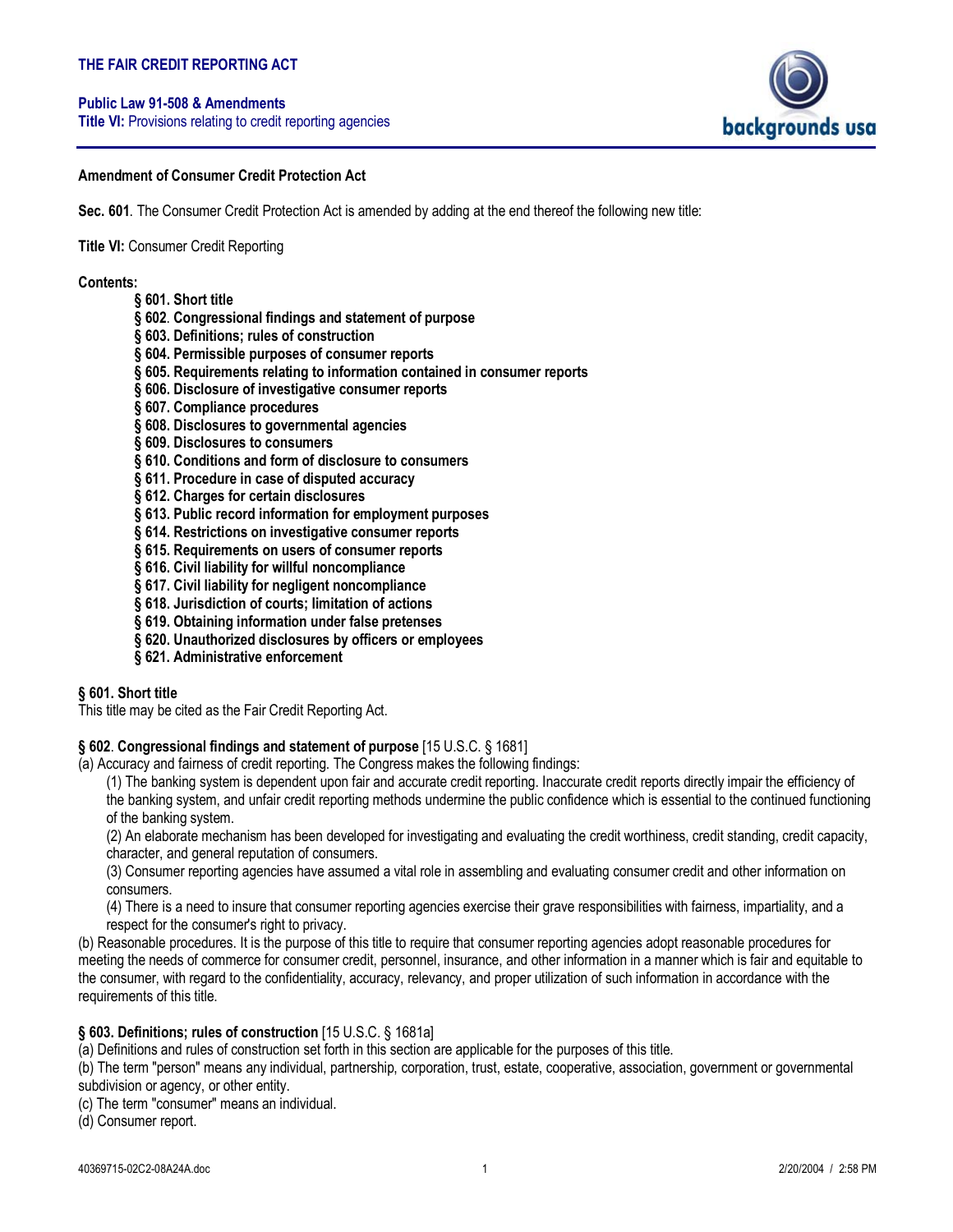**Title VI:** Provisions relating to credit reporting agencies



(1) In general. The term "consumer report" means any written, oral, or other communication of any information by a consumer reporting agency bearing on a consumer's credit worthiness, credit standing, credit capacity, character, general reputation, personal characteristics, or mode of living which is used or expected to be used or collected in whole or in part for the purpose of serving as a factor in establishing the consumer's eligibility for

(A) credit or insurance to be used primarily for personal, family, or household purposes;

(B) employment purposes; or

(C) any other purpose authorized under section 604 [ß 1681b].

(2) Exclusions. The term "consumer report" does not include

(A) any

(i) report containing information solely as to transactions or experiences between the consumer and the person making the report;

(ii) communication of that information among persons related by common ownership or affiliated by corporate control; or (iii) communication of other information among persons related by common ownership or affiliated by corporate control, if it is clearly and conspicuously disclosed to the consumer that the information may be communicated among such persons and the consumer is given the opportunity, before the time that the information is initially communicated, to direct that such information not be communicated among such persons;

(B) any authorization or approval of a specific extension of credit directly or indirectly by the issuer of a credit card or similar device; (C) any report in which a person who has been requested by a third party to make a specific extension of credit directly or indirectly to a consumer conveys his or her decision with respect to such request, if the third party advises the consumer of the name and address of the person to whom the request was made, and such person makes the disclosures to the consumer required under section 615 [ß 1681m]; or

(D) a communication described in subsection (o).

(e) The term "investigative consumer report" means a consumer report or portion thereof in which information on a consumer's character, general reputation, personal characteristics, or mode of living is obtained through personal interviews with neighbors, friends, or associates of the consumer reported on or with others with whom he is acquainted or who may have knowledge concerning any such items of information. However, such information shall not include specific factual information on a consumer's credit record obtained directly from a creditor of the consumer or from a consumer reporting agency when such information was obtained directly from a creditor of the consumer or from the consumer.

(f) The term "consumer reporting agency" means any person which, for monetary fees, dues, or on a cooperative nonprofit basis, regularly engages in whole or in part in the practice of assembling or evaluating consumer credit information or other information on consumers for the purpose of furnishing consumer reports to third parties, and which uses any means or facility of interstate commerce for the purpose of preparing or furnishing consumer reports.

(g) The term "file," when used in connection with information on any consumer, means all of the information on that consumer recorded and retained by a consumer reporting agency regardless of how the information is stored.

(h) The term "employment purposes" when used in connection with a consumer report means a report used for the purpose of evaluating a consumer for employment, promotion, reassignment or retention as an employee.

(i) The term "medical information" means information or records obtained, with the consent of the individual to whom it relates, from licensed physicians or medical practitioners, hospitals, clinics, or other medical or medically related facilities.

(j) Definitions relating to child support obligations.

(1) Overdue support. The term "overdue support" has the meaning given to such term in section 666(e) of title 42 [Social Security Act, 42 U.S.C. ß 666(e)].

(2) State or local child support enforcement agency. The term "State or local child support enforcement agency" means a State or local agency which administers a State or local program for establishing and enforcing child support obligations.

(k) Adverse action.

(1) Actions included. The term "adverse action"

(A) has the same meaning as in section 701(d)(6) of the Equal Credit Opportunity Act; and

(B) means

(i) a denial or cancellation of, an increase in any charge for, or a reduction or other adverse or unfavorable change in the terms of coverage or amount of, any insurance, existing or applied for, in connection with the underwriting of insurance; (ii) a denial of employment or any other decision for employment purposes that adversely affects any current or prospective employee;

(iii) a denial or cancellation of, an increase in any charge for, or any other adverse or unfavorable change in the terms of, any license or benefit described in section 604(a)(3)(D) [ß 1681b]; and

(iv) an action taken or determination that is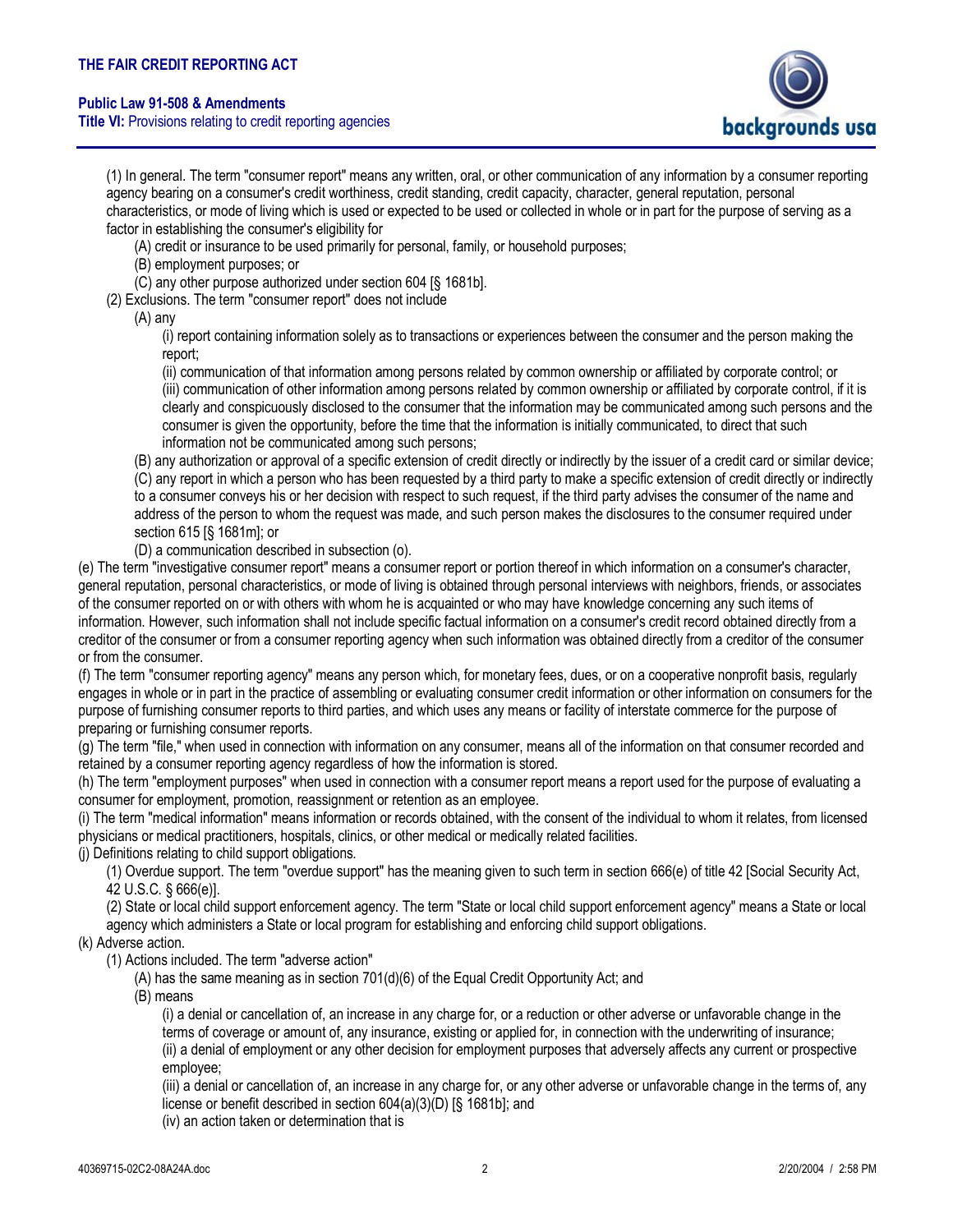**Title VI:** Provisions relating to credit reporting agencies



(I) made in connection with an application that was made by, or a transaction that was initiated by, any consumer, or in connection with a review of an account under section 604(a)(3)(F)(ii)[ß 1681b]; and

(II) adverse to the interests of the consumer.

(2) Applicable findings, decisions, commentary, and orders. For purposes of any determination of whether an action is an adverse action under paragraph (1)(A), all appropriate final findings, decisions, commentary, and orders issued under section 701(d)(6) of the Equal Credit Opportunity Act by the Board of Governors of the Federal Reserve System or any court shall apply.

(l) Firm offer of credit or insurance. The term "firm offer of credit or insurance" means any offer of credit or insurance to a consumer that will be honored if the consumer is determined, based on information in a consumer report on the consumer, to meet the specific criteria used to select the consumer for the offer, except that the offer may be further conditioned on one or more of the following:

(1) The consumer being determined, based on information in the consumer's application for the credit or insurance, to meet specific

- criteria bearing on credit worthiness or insurability, as applicable, that are established
	- (A) before selection of the consumer for the offer; and

(B) for the purpose of determining whether to extend credit or insurance pursuant to the offer.

(2) Verification

(A) that the consumer continues to meet the specific criteria used to select the consumer for the offer, by using information in a consumer report on the consumer, information in the consumer's application for the credit or insurance, or other information bearing on the credit worthiness or insurability of the consumer; or

(B) of the information in the consumer's application for the credit or insurance, to determine that the consumer meets the specific criteria bearing on credit worthiness or insurability.

## (3) The consumer furnishing any collateral that is a requirement for the extension of the credit or insurance that was

(A) established before selection of the consumer for the offer of credit or insurance; and

(B) disclosed to the consumer in the offer of credit or insurance.

(m) Credit or insurance transaction that is not initiated by the consumer. The term"credit or insurance transaction that is not initiated by the consumer" does not include the use of a consumer report by a person with which the consumer has an account or insurance policy, for purposes of

(1) reviewing the account or insurance policy; or

(2) collecting the account.

(n) State. The term "State" means any State, the Commonwealth of Puerto Rico, the District of Columbia, and any territory or possession of the United States.

(o) Excluded communications. A communication is described in this subsection if it is a communication

- (1) that, but for subsection (d)(2)(D), would be an investigative consumer report;
	- (2) that is made to a prospective employer for the purpose of
		- (A) procuring an employee for the employer; or
		- (B) procuring an opportunity for a natural person to work for the employer;
	- (3) that is made by a person who regularly performs such procurement;

(4) that is not used by any person for any purpose other than a purpose described in subparagraph (A) or (B) of paragraph (2); and

- (5) with respect to which
	- (A) the consumer who is the subject of the communication

(i) consents orally or in writing to the nature and scope of the communication, before the collection of any information for the purpose of making the communication;

(ii) consents orally or in writing to the making of the communication to a prospective employer, before the making of the communication; and

(iii) in the case of consent under clause (i) or (ii) given orally, is provided written confirmation of that consent by the person making the communication, not later than 3 business days after the receipt of the consent by that person;

(B) the person who makes the communication does not, for the purpose of making the communication, make any inquiry that if made by a prospective employer of the consumer who is the subject of the communication would violate any applicable Federal or State equal employment opportunity law or regulation; and

(C) the person who makes the communication

(i) discloses in writing to the consumer who is the subject of the communication, not later than 5 business days after receiving any request from the consumer for such disclosure, the nature and substance of all information in the consumer's file at the time of the request, except that the sources of any information that is acquired solely for use in making the communication and is actually used for no other purpose, need not be disclosed other than under appropriate discovery procedures in any court of competent jurisdiction in which an action is brought; and

(ii) notifies the consumer who is the subject of the communication, in writing, of the consumer's right to request the information described in clause (i).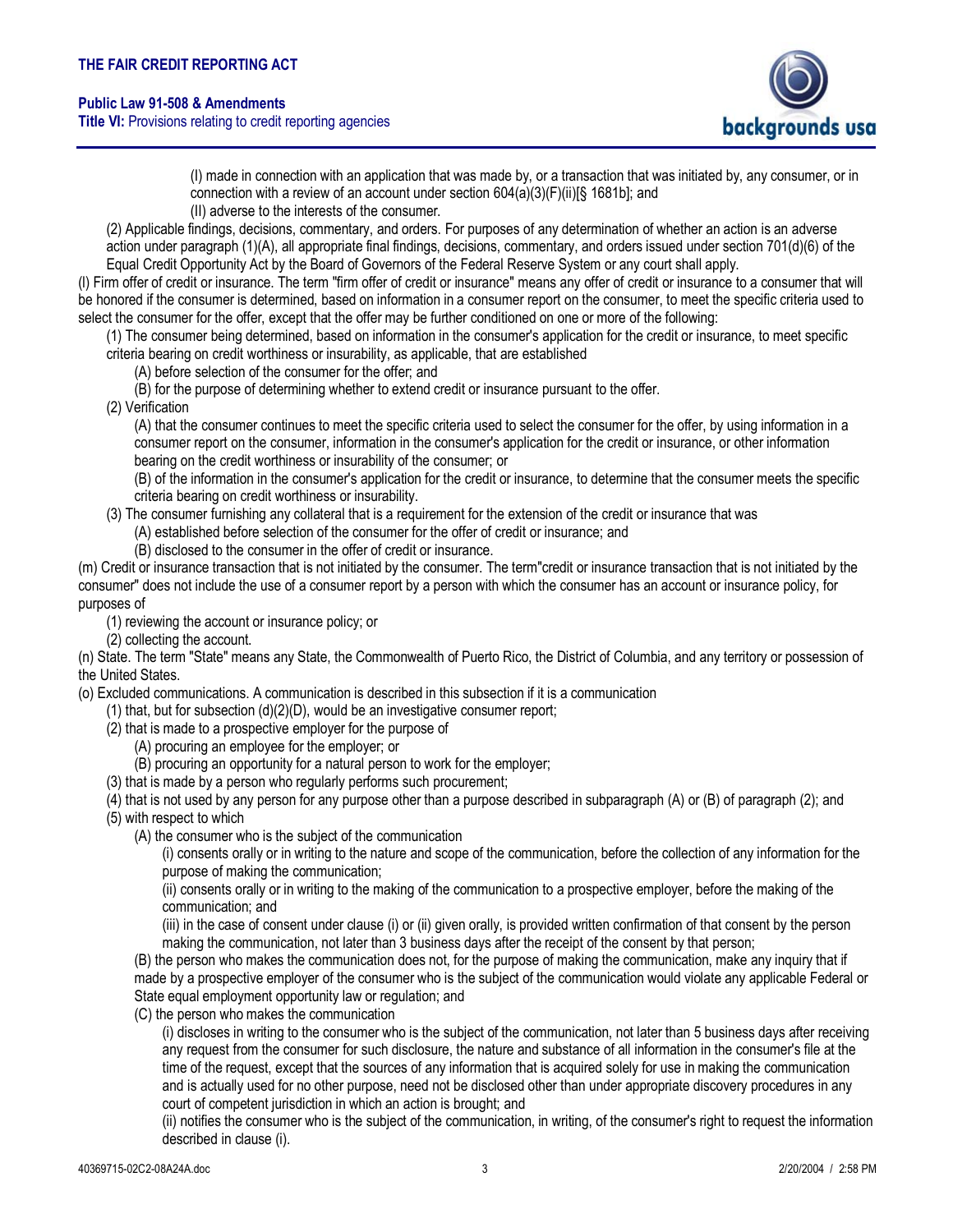**Title VI:** Provisions relating to credit reporting agencies



(p) Consumer reporting agency that compiles and maintains files on consumers on a nationwide basis. The term "consumer reporting agency that compiles and maintains files on consumers on a nationwide basis" means a consumer reporting agency that regularly engages in the practice of assembling or evaluating, and maintaining, for the purpose of furnishing consumer reports to third parties bearing on a consumer's credit worthiness, credit standing, or credit capacity, each of the following regarding consumers residing nationwide:

(1) Public record information.

(2) Credit account information from persons who furnish that information regularly and in the ordinary course of business.

## **ß 604. Permissible purposes of consumer reports** [15 U.S.C. ß 1681b]

(a) In general. Subject to subsection (c), any consumer reporting agency may furnish a consumer report under the following circumstances and no other:

(1) In response to the order of a court having jurisdiction to issue such an order, or a subpoena issued in connection with proceedings before a Federal grand jury.

(2) In accordance with the written instructions of the consumer to whom it relates.

(3) To a person which it has reason to believe

(A) intends to use the information in connection with a credit transaction involving the consumer on whom the information is to be furnished and involving the extension of credit to, or review or collection of an account of, the consumer; or

(B) intends to use the information for employment purposes; or

(C) intends to use the information in connection with the underwriting of insurance involving the consumer; or

(D) intends to use the information in connection with a determination of the consumer's eligibility for a license or other benefit granted by a governmental instrumentality required by law to consider an applicant's financial responsibility or status; or

(E) intends to use the information, as a potential investor or servicer, or current insurer, in connection with a valuation of, or an assessment of the credit or prepayment risks associated with, an existing credit obligation; or

(F) otherwise has a legitimate business need for the information

- (i) in connection with a business transaction that is initiated by the consumer; or
- (ii) to review an account to determine whether the consumer continues to meet the terms of the account.

(4) In response to a request by the head of a State or local child support enforcement agency (or a State or local government official authorized by the head of such an agency), if the person making the request certifies to the consumer reporting agency that

(A) the consumer report is needed for the purpose of establishing an individual's capacity to make child support payments or determining the appropriate level of such payments;

(B) the paternity of the consumer for the child to which the obligation relates has been established or acknowledged by the consumer in accordance with State laws under which the obligation arises (if required by those laws);

(C) the person has provided at least 10 days' prior notice to the consumer whose report is requested, by certified or registered mail to the last known address of the consumer, that the report will be requested; and

(D) the consumer report will be kept confidential, will be used solely for a purpose described in subparagraph (A), and will not be used in connection with any other civil, administrative, or criminal proceeding, or for any other purpose.

(5) To an agency administering a State plan under Section 454 of the Social Security Act (42 U.S.C. ß 654) for use to set an initial or modified child support award.

(b) Conditions for furnishing and using consumer reports for employment purposes.

(1) Certification from user. A consumer reporting agency may furnish a consumer report for employment purposes only if

(A) the person who obtains such report from the agency certifies to the agency that

(i) the person has complied with paragraph (2) with respect to the consumer report, and the person will comply with paragraph

(3) with respect to the consumer report if paragraph (3) becomes applicable; and

(ii) information from the consumer report will not be used in violation of any applicable Federal or State equal employment opportunity law or regulation; and

(B) the consumer reporting agency provides with the report, or has previously provided, a summary of the consumer's rights under this title, as prescribed by the Federal Trade Commission under section 609(c)(3) [ß 1681g].

(2) Disclosure to consumer.

(A) In general. Except as provided in subparagraph (B), a person may not procure a consumer report, or cause a consumer report to be procured, for employment purposes with respect to any consumer, unless--

(i) a clear and conspicuous disclosure has been made in writing to the consumer at any time before the report is procured or caused to be procured, in a document that consists solely of the disclosure, that a consumer report may be obtained for employment purposes; and

(ii) the consumer has authorized in writing (which authorization may be made on the document referred to in clause (i)) the procurement of the report by that person.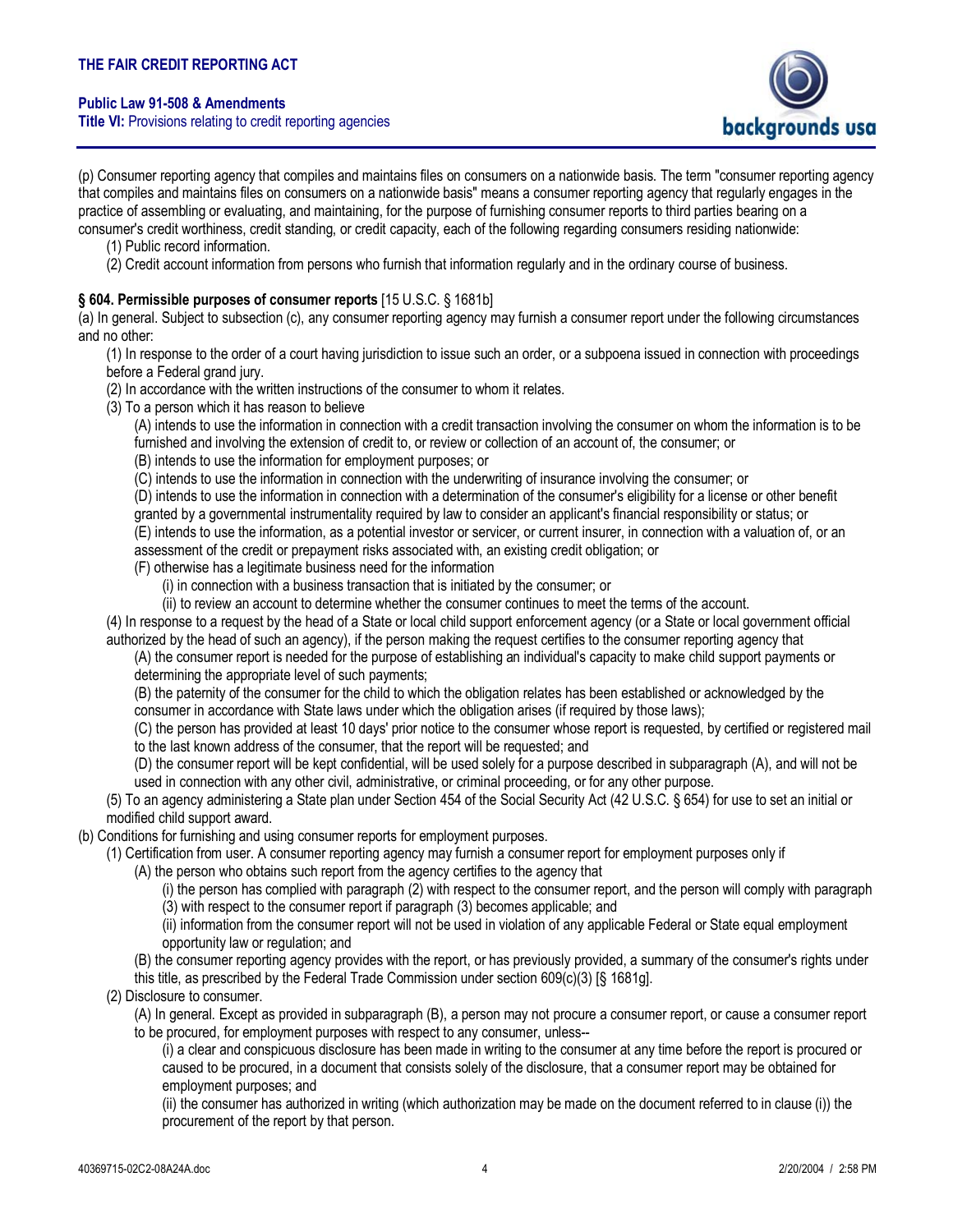**Title VI:** Provisions relating to credit reporting agencies



(B) Application by mail, telephone, computer, or other similar means. If a consumer described in subparagraph (C) applies for employment by mail, telephone, computer, or other similar means, at any time before a consumer report is procured or caused to be procured in connection with that application--

(i) the person who procures the consumer report on the consumer for employment purposes shall provide to the consumer, by oral, written, or electronic means, notice that a consumer report may be obtained for employment purposes, and a summary of the consumer's rights under section 615(a)(3); and

(ii) the consumer shall have consented, orally, in writing, or electronically to the procurement of the report by that person. (C) Scope. Subparagraph (B) shall apply to a person procuring a consumer report on a consumer in connection with the consumer's application for employment only if--

(i) the consumer is applying for a position over which the Secretary of Transportation has the power to establish qualifications and maximum hours of service pursuant to the provisions of section 31502 of title 49, or a position subject to safety regulation by a State transportation agency; and

(ii) as of the time at which the person procures the report or causes the report to be procured the only interaction between the consumer and the person in connection with that employment application has been by mail, telephone, computer, or other similar means.

(3) Conditions on use for adverse actions.

(A) In general. Except as provided in subparagraph (B), in using a consumer report for employment purposes, before taking any adverse action based in whole or in part on the report, the person intending to take such adverse action shall provide to the consumer to whom the report relates--

(i) a copy of the report; and

(ii) a description in writing of the rights of the consumer under this title, as prescribed by the Federal Trade Commission under section 609(c)(3).

(B) Application by mail, telephone, computer, or other similar means.

(i) If a consumer described in subparagraph (C) applies for employment by mail, telephone, computer, or other similar means, and if a person who has procured a consumer report on the consumer for employment purposes takes adverse action on the employment application based in whole or in part on the report, then the person must provide to the consumer to whom the report relates, in lieu of the notices required under subparagraph (A) of this section and under section 615(a), within 3 business days of taking such action, an oral, written or electronic notification--

(I) that adverse action has been taken based in whole or in part on a consumer report received from a consumer reporting agency;

(II) of the name, address and telephone number of the consumer reporting agency that furnished the consumer report (including a toll-free telephone number established by the agency if the agency compiles and maintains files on consumers on a nationwide basis);

(III) that the consumer reporting agency did not make the decision to take the adverse action and is unable to provide to the consumer the specific reasons why the adverse action was taken; and

(IV) that the consumer may, upon providing proper identification, request a free copy of a report and may dispute with the consumer reporting agency the accuracy or completeness of any information in a report.

(ii) If, under clause (B)(i)(IV), the consumer requests a copy of a consumer report from the person who procured the report, then, within 3 business days of receiving the consumer's request, together with proper identification, the person must send or provide to the consumer a copy of a report and a copy of the consumer's rights as prescribed by the Federal Trade Commission under section 609(c)(3).

(C) Scope. Subparagraph (B) shall apply to a person procuring a consumer report on a consumer in connection with the consumer's application for employment only if--

(i) the consumer is applying for a position over which the Secretary of Transportation has the power to establish qualifications and maximum hours of service pursuant to the provisions of section 31502 of title 49, or a position subject to safety regulation by a State transportation agency; and

(ii) as of the time at which the person procures the report or causes the report to be procured the only interaction between the consumer and the person in connection with that employment application has been by mail, telephone, computer, or other similar means.

(4) Exception for national security investigations.

(A) In general. In the case of an agency or department of the United States Government which seeks to obtain and use a consumer report for employment purposes, paragraph (3) shall not apply to any adverse action by such agency or department which is based in part on such consumer report, if the head of such agency or department makes a written finding that--

(i) the consumer report is relevant to a national security investigation of such agency or department;

(ii) the investigation is within the jurisdiction of such agency or department;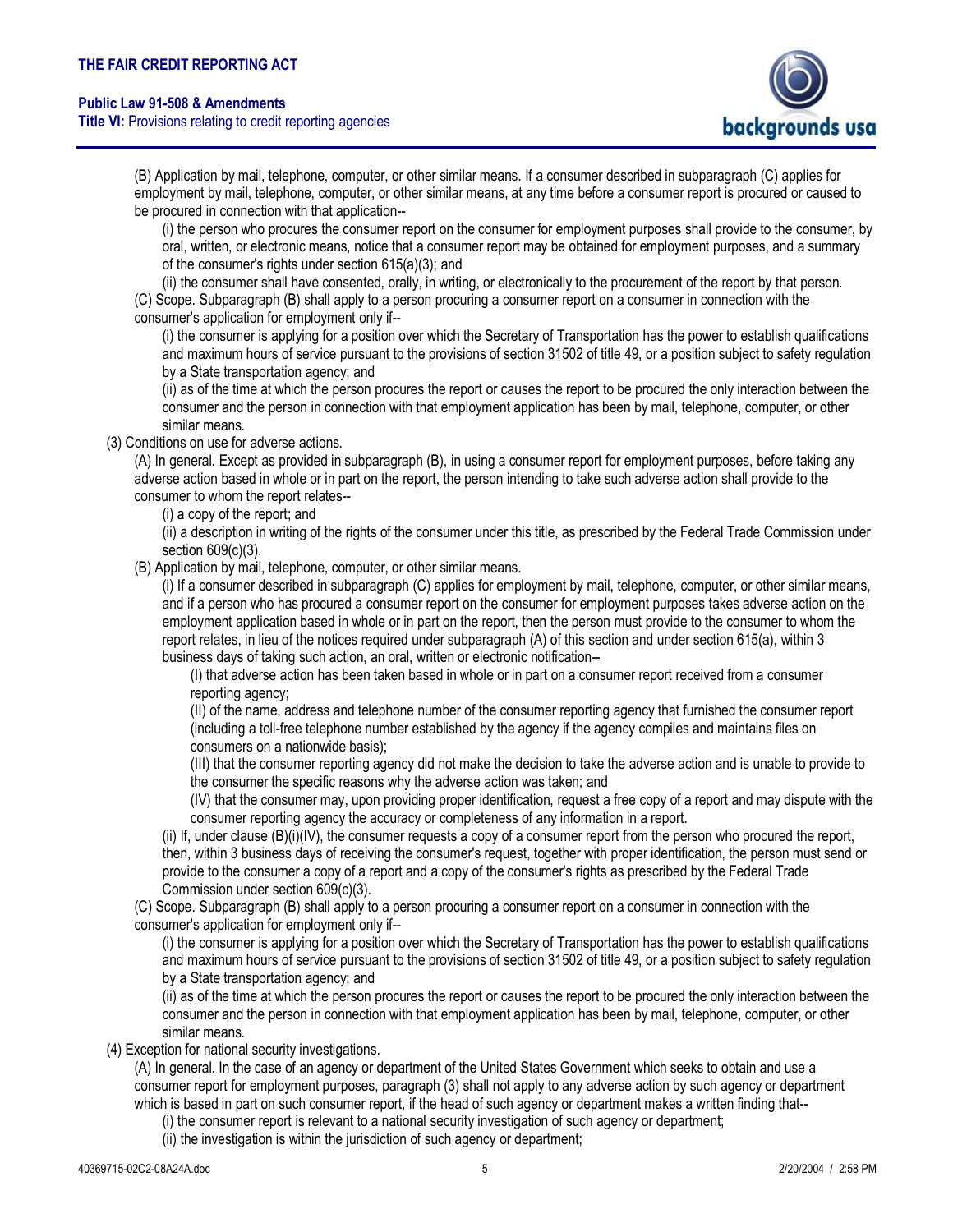**Title VI:** Provisions relating to credit reporting agencies



(iii) there is reason to believe that compliance with paragraph (3) will--

- (I) endanger the life or physical safety of any person;
- (II) result in flight from prosecution;
- (III) result in the destruction of, or tampering with, evidence relevant to the investigation;
- (IV) result in the intimidation of a potential witness relevant to the investigation;
- (V) result in the compromise of classified information; or
- (VI) otherwise seriously jeopardize or unduly delay the investigation or another official proceeding.

(B) Notification of consumer upon conclusion of investigation. Upon the conclusion of a national security investigation described in subparagraph (A), or upon the determination that the exception under subparagraph (A) is no longer required for the reasons set forth in such subparagraph, the official exercising the authority in such subparagraph shall provide to the consumer who is the subject of the consumer report with regard to which such finding was made--

- (i) a copy of such consumer report with any classified information redacted as necessary;
- (ii) notice of any adverse action which is based, in part, on the consumer report; and

(iii) the identification with reasonable specificity of the nature of the investigation for which the consumer report was sought. (C) Delegation by head of agency or department. For purposes of subparagraphs (A) and (B), the head of any agency or department of the United States Government may delegate his or her authorities under this paragraph to an official of such agency or department who has personnel security responsibilities and is a member of the Senior Executive Service or equivalent civilian or military rank.

(D) Report to the congress. Not later than January 31 of each year, the head of each agency and department of the United States Government that exercised authority under this paragraph during the preceding year shall submit a report to the Congress on the number of times the department or agency exercised such authority during the year.

(E) Definitions. For purposes of this paragraph, the following definitions shall apply:

(i) Classified information. The term `classified information' means information that is protected from unauthorized disclosure under Executive Order No. 12958 or successor orders.

(ii) National security investigation. The term `national security investigation' means any official inquiry by an agency or

department of the United States Government to determine the eligibility of a consumer to receive access or continued access to classified information or to determine whether classified information has been lost or compromised.

(c) Furnishing reports in connection with credit or insurance transactions that are not initiated by the consumer.

(1) In general. A consumer reporting agency may furnish a consumer report relating to any consumer pursuant to subparagraph (A) or

(C) of subsection (a)(3) in connection with any credit or insurance transaction that is not initiated by the consumer only if

- (A) the consumer authorizes the agency to provide such report to such person; or
- (B) (i) the transaction consists of a firm offer of credit or insurance;
	- (ii) the consumer reporting agency has complied with subsection (e); and

(iii) there is not in effect an election by the consumer, made in accordance with subsection (e), to have the consumer's name and address excluded from lists of names provided by the agency pursuant to this paragraph.

(2) Limits on information received under paragraph (1)(B). A person may receive pursuant to paragraph (1)(B) only

(A) the name and address of a consumer;

(B) an identifier that is not unique to the consumer and that is used by the person solely for the purpose of verifying the identity of the consumer; and

(C) other information pertaining to a consumer that does not identify the relationship or experience of the consumer with respect to a particular creditor or other entity.

(3) Information regarding inquiries. Except as provided in section 609(a)(5) [ß 1681g], a consumer reporting agency shall not furnish to

any person a record of inquiries in connection with a credit or insurance transaction that is not initiated by a consumer.

(d) Reserved.

(e) Election of consumer to be excluded from lists.

(1) In general. A consumer may elect to have the consumer's name and address excluded from any list provided by a consumer reporting agency under subsection (c)(1)(B) in connection with a credit or insurance transaction that is not initiated by the consumer, by notifying the agency in accordance with paragraph (2) that the consumer does not consent to any use of a consumer report relating to the consumer in connection with any credit or insurance transaction that is not initiated by the consumer. (2) Manner of notification. A consumer shall notify a consumer reporting agency under paragraph (1)

(A) through the notification system maintained by the agency under paragraph (5); or

(B) by submitting to the agency a signed notice of election form issued by the agency for purposes of this subparagraph.

(3) Response of agency after notification through system. Upon receipt of notification of the election of a consumer under paragraph (1) through the notification system maintained by the agency under paragraph (5), a consumer reporting agency shall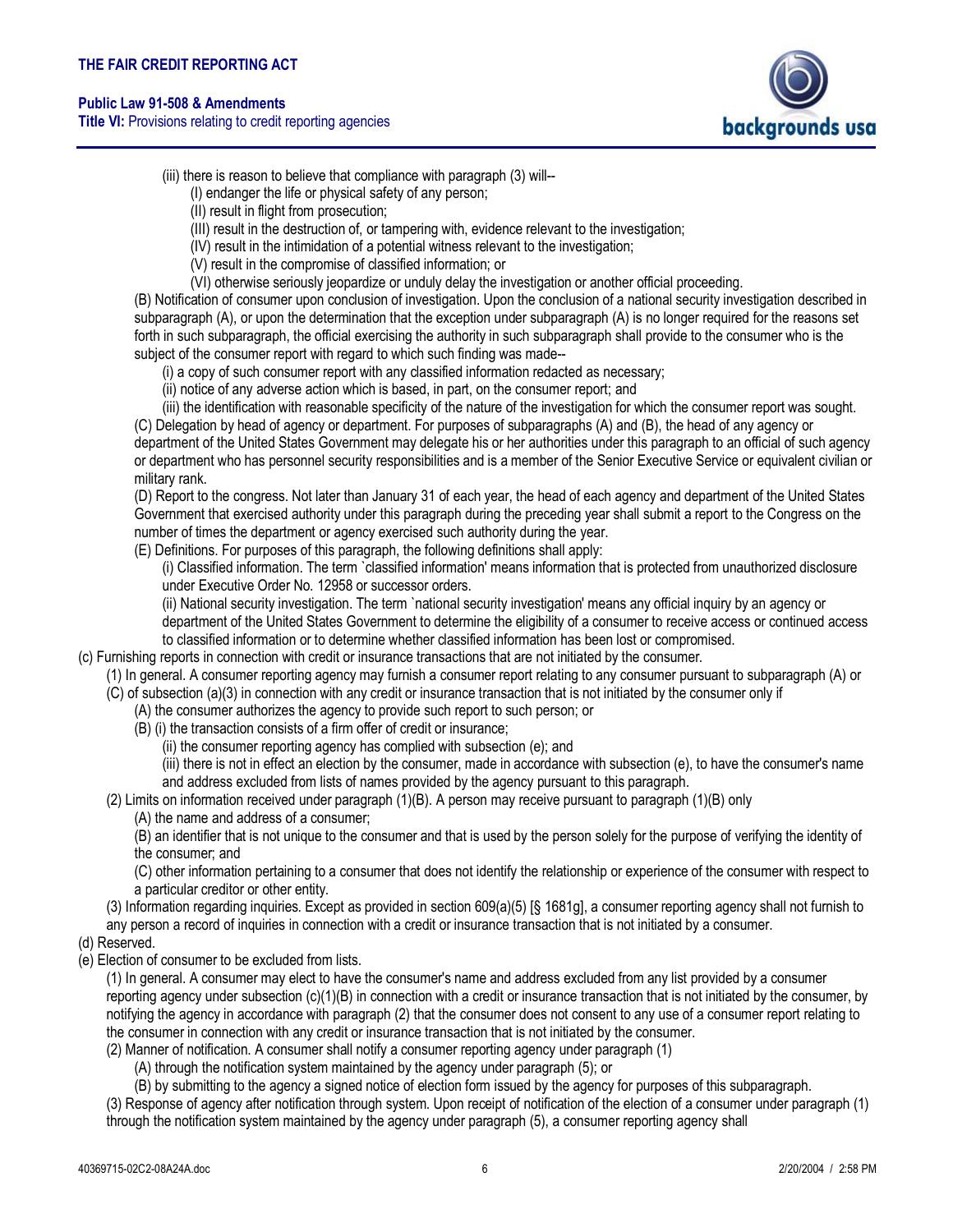**Title VI:** Provisions relating to credit reporting agencies



(A) inform the consumer that the election is effective only for the 2-year period following the election if the consumer does not submit to the agency a signed notice of election form issued by the agency for purposes of paragraph (2)(B); and (B) provide to the consumer a notice of election form, if requested by the consumer, not later than 5 business days after receipt of

the notification of the election through the system established under paragraph (5), in the case of a request made at the time the consumer provides notification through the system.

(4) Effectiveness of election. An election of a consumer under paragraph (1)

(A) shall be effective with respect to a consumer reporting agency beginning 5 business days after the date on which the consumer notifies the agency in accordance with paragraph (2);

(B) shall be effective with respect to a consumer reporting agency

(i) subject to subparagraph (C), during the 2-year period beginning 5 business days after the date on which the consumer notifies the agency of the election, in the case of an election for which a consumer notifies the agency only in accordance with paragraph (2)(A); or

(ii) until the consumer notifies the agency under subparagraph (C), in the case of an election for which a consumer notifies the agency in accordance with paragraph (2)(B);

(C) shall not be effective after the date on which the consumer notifies the agency, through the notification system established by

the agency under paragraph (5), that the election is no longer effective; and

(D) shall be effective with respect to each affiliate of the agency.

(5) Notification system.

(A) In general. Each consumer reporting agency that, under subsection (c)(1)(B), furnishes a consumer report in connection with a credit or insurance transaction that is not initiated by a consumer, shall

(i) establish and maintain a notification system, including a toll-free telephone number, which permits any consumer whose consumer report is maintained by the agency to notify the agency, with appropriate identification, of the consumer's election to have the consumer's name and address excluded from any such list of names and addresses provided by the agency for such a transaction; and

(ii) publish by not later than 365 days after the date of enactment of the Consumer Credit Reporting Reform Act of 1996, and not less than annually thereafter, in a publication of general circulation in the area served by the agency

(I) a notification that information in consumer files maintained by the agency may be used in connection with such transactions; and

(II) the address and toll-free telephone number for consumers to use to notify the agency of the consumer's election under clause (I).

(B) Establishment and maintenance as compliance. Establishment and maintenance of a notification system (including a toll-free telephone number) and publication by a consumer reporting agency on the agency's own behalf and on behalf of any of its affiliates in accordance with this paragraph is deemed to be compliance with this paragraph by each of those affiliates.

(6) Notification system by agencies that operate nationwide. Each consumer reporting agency that compiles and maintains files on consumers on a nationwide basis shall establish and maintain a notification system for purposes of paragraph (5) jointly with other such consumer reporting agencies.

(f) Certain use or obtaining of information prohibited. A person shall not use or obtain a consumer report for any purpose unless

(1) the consumer report is obtained for a purpose for which the consumer report is authorized to be furnished under this section; and (2) the purpose is certified in accordance with section 607 [ß 1681e] by a prospective user of the report through a general or specific certification.

(g) Furnishing reports containing medical information. A consumer reporting agency shall not furnish for employment purposes, or in connection with a credit or insurance transaction, a consumer report that contains medical information about a consumer, unless the consumer consents to the furnishing of the report.

# **ß 605. Requirements relating to information contained in consumer reports** [15 U.S.C. ß 1681c]

(a) Information excluded from consumer reports. Except as authorized under subsection (b) of this section, no consumer reporting agency may make any consumer report containing any of the following items of information:

(1) Cases under title 11 [United States Code] or under the Bankruptcy Act that, from the date of entry of the order for relief or the date of adjudication, as the case may be, antedate the report by more than 10 years.

(2) Civil suits, civil judgments, and records of arrest that from date of entry, antedate the report by more than seven years or until the governing statute of limitations has expired, whichever is the longer period.

(3) Paid tax liens which, from date of payment, antedate the report by more than seven years.

(4) Accounts placed for collection or charged to profit and loss which antedate the report by more than seven years.(1)

(5) Any other adverse item of information, other than records of convictions of crimes which antedates the report by more than seven years.1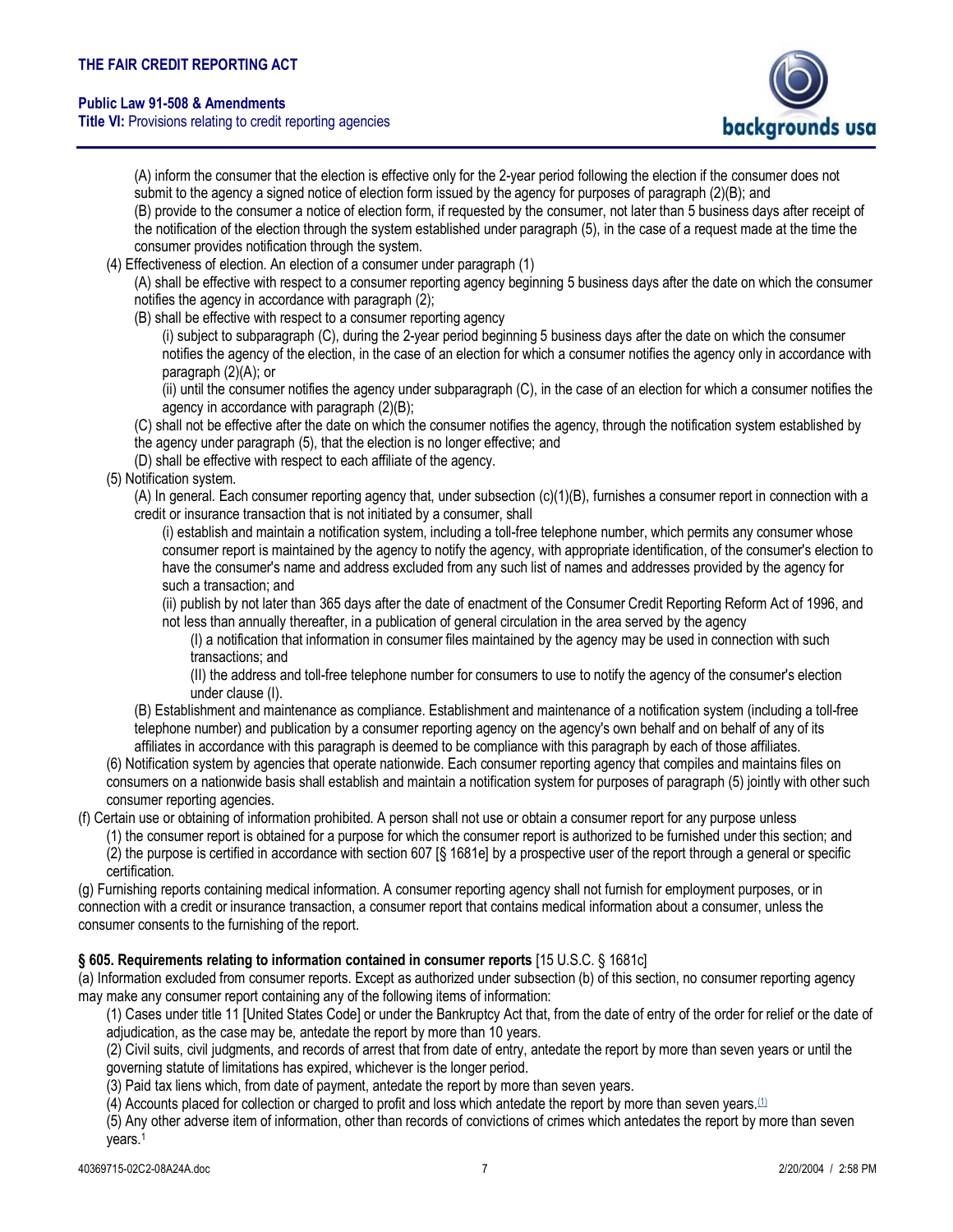

(b) Exempted cases. The provisions of subsection (a) of this section are not applicable in the case of any consumer credit report to be used in connection with

(1) a credit transaction involving, or which may reasonably be expected to involve, a principal amount of \$150,000 or more;

(2) the underwriting of life insurance involving, or which may reasonably be expected to involve, a face amount of \$150,000 or more; or

(3) the employment of any individual at an annual salary which equals, or which may reasonably be expected to equal \$75,000, or

more.

(c) Running of reporting period.

(1) In general. The 7-year period referred to in paragraphs (4) and  $(6)$ <sup>(2)</sup> of subsection (a) shall begin, with respect to any delinquent account that is placed for collection (internally or by referral to a third party, whichever is earlier), charged to profit and loss, or subjected to any similar action, upon the expiration of the 180-day period beginning on the date of the commencement of the delinquency which immediately preceded the collection activity, charge to profit and loss, or similar action.

 (2) Effective date. Paragraph (1) shall apply only to items of information added to the file of a consumer on or after the date that is 455 days after the date of enactment of the Consumer Credit Reporting Reform Act of 1996.

(d) Information required to be disclosed. Any consumer reporting agency that furnishes a consumer report that contains information regarding any case involving the consumer that arises under title 11, United States Code, shall include in the report an identification of the chapter of such title 11 under which such case arises if provided by the source of the information. If any case arising or filed under title 11, United States Code, is withdrawn by the consumer before a final judgment, the consumer reporting agency shall include in the report that such case or filing was withdrawn upon receipt of documentation certifying such withdrawal.

(e) Indication of closure of account by consumer. If a consumer reporting agency is notified pursuant to section 623(a)(4) [ß 1681s-2] that a credit account of a consumer was voluntarily closed by the consumer, the agency shall indicate that fact in any consumer report that includes information related to the account.

(f) Indication of dispute by consumer. If a consumer reporting agency is notified pursuant to section 623(a)(3) [ß 1681s-2] that information regarding a consumer who was furnished to the agency is disputed by the consumer, the agency shall indicate that fact in each consumer report that includes the disputed information.

#### **ß 606. Disclosure of investigative consumer reports** [15 U.S.C. ß 1681d]

(a) Disclosure of fact of preparation. A person may not procure or cause to be prepared an investigative consumer report on any consumer unless

(1) it is clearly and accurately disclosed to the consumer that an investigative consumer report including information as to his character, general reputation, personal characteristics and mode of living, whichever are applicable, may be made, and such disclosure

(A) is made in a writing mailed, or otherwise delivered, to the consumer, not later than three days after the date on which the report was first requested, and

(B) includes a statement informing the consumer of his right to request the additional disclosures provided for under subsection (b)

of this section and the written summary of the rights of the consumer prepared pursuant to section 609(c) [ß 1681g]; and

(2) the person certifies or has certified to the consumer reporting agency that

- (A) the person has made the disclosures to the consumer required by paragraph (1); and
- (B) the person will comply with subsection (b).

(b) Disclosure on request of nature and scope of investigation. Any person who procures or causes to be prepared an investigative consumer report on any consumer shall, upon written request made by the consumer within a reasonable period of time after the receipt by him of the disclosure required by subsection (a)(1) of this section, make a complete and accurate disclosure of the nature and scope of the investigation requested. This disclosure shall be made in a writing mailed, or otherwise delivered, to the consumer not later than five days after the date on which the request for such disclosure was received from the consumer or such report was first requested, whichever is the later.

(c) Limitation on liability upon showing of reasonable procedures for compliance with provisions. No person may be held liable for any violation of subsection (a) or (b) of this section if he shows by a preponderance of the evidence that at the time of the violation he maintained reasonable procedures to assure compliance with subsection (a) or (b) of this section.

(d) Prohibitions.

(1) Certification. A consumer reporting agency shall not prepare or furnish investigative consumer report unless the agency has received a certification under subsection (a)(2) from the person who requested the report.

(2) Inquiries. A consumer reporting agency shall not make an inquiry for the purpose of preparing an investigative consumer report on a consumer for employment purposes if the making of the inquiry by an employer or prospective employer of the consumer would violate any applicable Federal or State equal employment opportunity law or regulation.

(3) Certain public record information. Except as otherwise provided in section 613 [ß 1681k], a consumer reporting agency shall not furnish an investigative consumer report that includes information that is a matter of public record and that relates to an arrest,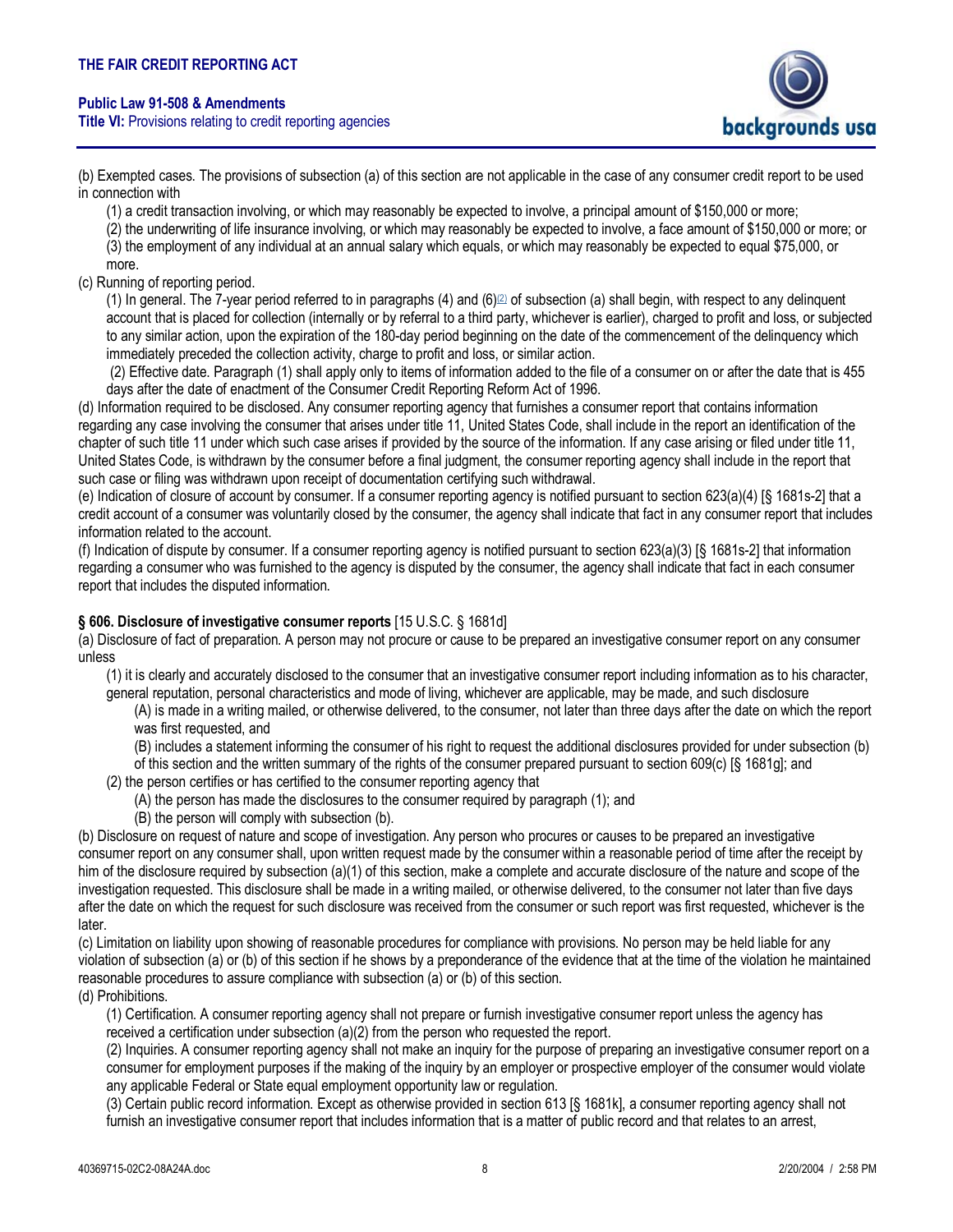**Title VI:** Provisions relating to credit reporting agencies



indictment, conviction, civil judicial action, tax lien, or outstanding judgment, unless the agency has verified the accuracy of the information during the 30-day period ending on the date on which the report is furnished.

(4) Certain adverse information. A consumer reporting agency shall not prepare or furnish an investigative consumer report on a consumer that contains information that is adverse to the interest of the consumer and that is obtained through a personal interview with a neighbor, friend, or associate of the consumer or with another person with whom the consumer is acquainted or who has knowledge of such item of information, unless

(A) the agency has followed reasonable procedures to obtain confirmation of the information, from an additional source that has independent and direct knowledge of the information; or

(B) the person interviewed is the best possible source of the information.

#### **ß 607. Compliance procedures** [15 U.S.C. ß 1681e]

(a) Identity and purposes of credit users. Every consumer reporting agency shall maintain reasonable procedures designed to avoid violations of section 605 [ß 1681c] and to limit the furnishing of consumer reports to the purposes listed under section 604 [ß 1681b] of this title. These procedures shall require that prospective users of the information identify themselves, certify the purposes for which the information is sought, and certify that the information will be used for no other purpose. Every consumer reporting agency shall make a reasonable effort to verify the identity of a new prospective user and the uses certified by such prospective user prior to furnishing such user a consumer report. No consumer reporting agency may furnish a consumer report to any person if it has reasonable grounds for believing that the consumer report will not be used for a purpose listed in section 604 [ß 1681b] of this title.

(b) Accuracy of report. Whenever a consumer reporting agency prepares a consumer report it shall follow reasonable procedures to assure maximum possible accuracy of the information concerning the individual about whom the report relates.

(c) Disclosure of consumer reports by users allowed. A consumer reporting agency may not prohibit a user of a consumer report furnished by the agency on a consumer from disclosing the contents of the report to the consumer, if adverse action against the consumer has been taken by the user based in whole or in part on the report.

(d) Notice to users and furnishers of information.

(1) Notice requirement. A consumer reporting agency shall provide to any person

(A) who regularly and in the ordinary course of business furnishes information to the agency with respect to any consumer; or (B) to whom a consumer report is provided by the agency;

a notice of such person's responsibilities under this title.

(2) Content of notice. The Federal Trade Commission shall prescribe the content of notices under paragraph (1), and a consumer reporting agency shall be in compliance with this subsection if it provides a notice under paragraph (1) that is substantially similar to the Federal Trade Commission prescription under this paragraph.

(e) Procurement of consumer report for resale.

(1) Disclosure. A person may not procure a consumer report for purposes of reselling the report (or any information in the report) unless the person discloses to the consumer reporting agency that originally furnishes the report

(A) the identity of the end-user of the report (or information); and

(B) each permissible purpose under section 604 [ß 1681b] for which the report is furnished to the end-user of the report (or information).

(2) Responsibilities of procurers for resale. A person who procures a consumer report for purposes of reselling the report (or any information in the report) shall

(A) establish and comply with reasonable procedures designed to ensure that the report (or information) is resold by the person only for a purpose for which the report may be furnished under section 604 [ß 1681b], including by requiring that each person to which the report (or information) is resold and that resells or provides the report (or information) to any other person

(i) identifies each end user of the resold report (or information);

(ii) certifies each purpose for which the report (or information) will be used; and

(iii) certifies that the report (or information) will be used for no other purpose; and

(B) before reselling the report, make reasonable efforts to verify the identifications and certifications made under subparagraph (A). (3) Resale of consumer report to a federal agency or department. Notwithstanding paragraph (1) or (2), a person who procures a consumer report for purposes of reselling the report (or any information in the report) shall not disclose the identity of the end-user of the report under paragraph (1) or (2) if--

(A) the end user is an agency or department of the United States Government which procures the report from the person for purposes of determining the eligibility of the consumer concerned to receive access or continued access to classified information (as defined in section  $604(b)(4)(E)(i)$ ); and

(B) the agency or department certifies in writing to the person reselling the report that nondisclosure is necessary to protect classified information or the safety of persons employed by or contracting with, or undergoing investigation for work or contracting with the agency or department.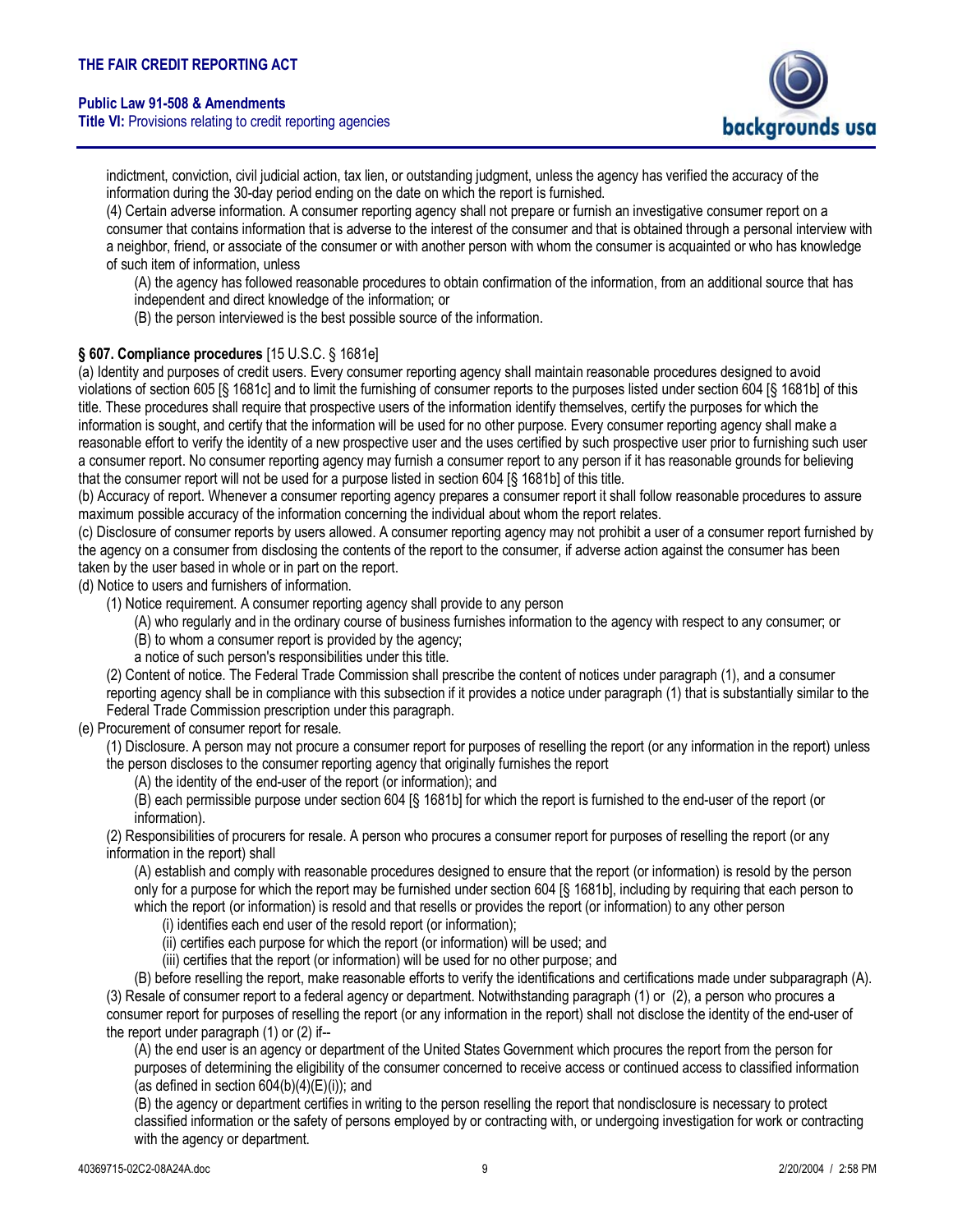

# **ß 608. Disclosures to governmental agencies** [15 U.S.C. ß 1681f]

Notwithstanding the provisions of section 604 [ß 1681b] of this title, a consumer reporting agency may furnish identifying information respecting any consumer, limited to his name, address, former addresses, places of employment, or former places of employment, to a governmental agency.

#### **ß 609. Disclosures to consumers** [15 U.S.C. ß 1681g]

(a) Information on file; sources; report recipients. Every consumer reporting agency shall, upon request, and subject to 610(a)(1) [ß 1681h], clearly and accurately disclose to the consumer:

(1) All information in the consumer's file at the time of the request, except that nothing in this paragraph shall be construed to require a consumer reporting agency to disclose to a consumer any information concerning credit scores or any other risk scores or predictors relating to the consumer.

(2) The sources of the information; except that the sources of information acquired solely for use in preparing an investigative consumer report and actually used for no other purpose need not be disclosed: Provided, That in the event an action is brought under this title, such sources shall be available to the plaintiff under appropriate discovery procedures in the court in which the action is brought.

(3) (A) Identification of each person (including each end-user identified under section 607(e)(1) [ß 1681e]) that procured a consumer report

(i) for employment purposes, during the 2-year period preceding the date on which the request is made; or

(ii) for any other purpose, during the 1-year period preceding the date on which the request is made.

(B) An identification of a person under subparagraph (A) shall include

(i) the name of the person or, if applicable, the trade name (written in full) under which such person conducts business; and (ii) upon request of the consumer, the address and telephone number of the person.

(C) Subparagraph (A) does not apply if--

(i) the end user is an agency or department of the United States Government that procures the report from the person for purposes of determining the eligibility of the consumer to whom the report relates to receive access or continued access to classified information (as defined in section 604(b)(4)(E)(i)); and

(ii) the head of the agency or department makes a written finding as prescribed under section 604(b)(4)(A).

(4) The dates, original payees, and amounts of any checks upon which is based any adverse characterization of the consumer, included in the file at the time of the disclosure.

(5) A record of all inquiries received by the agency during the 1-year period preceding the request that identified the consumer in connection with a credit or insurance transaction that was not initiated by the consumer.

(b) Exempt information. The requirements of subsection (a) of this section respecting the disclosure of sources of information and the recipients of consumer reports do not apply to information received or consumer reports furnished prior to the effective date of this title except to the extent that the matter involved is contained in the files of the consumer reporting agency on that date. (c) Summary of rights required to be included with disclosure.

(1) Summary of rights. A consumer reporting agency shall provide to a consumer, with each written disclosure by the agency to the consumer under this section

(A) a written summary of all of the rights that the consumer has under this title; and

(B) in the case of a consumer reporting agency that compiles and maintains files on consumers on a nationwide basis, a toll-free telephone number established by the agency, at which personnel are accessible to consumers during normal business hours.

(2) Specific items required to be included. The summary of rights required under paragraph (1) shall include

(A) a brief description of this title and all rights of consumers under this title;

(B) an explanation of how the consumer may exercise the rights of the consumer under this title;

(C) a list of all Federal agencies responsible for enforcing any provision of this title and the address and any appropriate phone number of each such agency, in a form that will assist the consumer in selecting the appropriate agency;

(D) a statement that the consumer may have additional rights under State law and that the consumer may wish to contact a State or local consumer protection agency or a State attorney general to learn of those rights; and

(E) a statement that a consumer reporting agency is not required to remove accurate derogatory information from a consumer's file, unless the information is outdated under section 605 [ß 1681c] or cannot be verified.

(3) Form of summary of rights. For purposes of this subsection and any disclosure by a consumer reporting agency required under this title with respect to consumers' rights, the Federal Trade Commission (after consultation with each Federal agency referred to in section 621(b) [ß 1681s]) shall prescribe the form and content of any such disclosure of the rights of consumers required under this title. A consumer reporting agency shall be in compliance with this subsection if it provides disclosures under paragraph (1) that are substantially similar to the Federal Trade Commission prescription under this paragraph.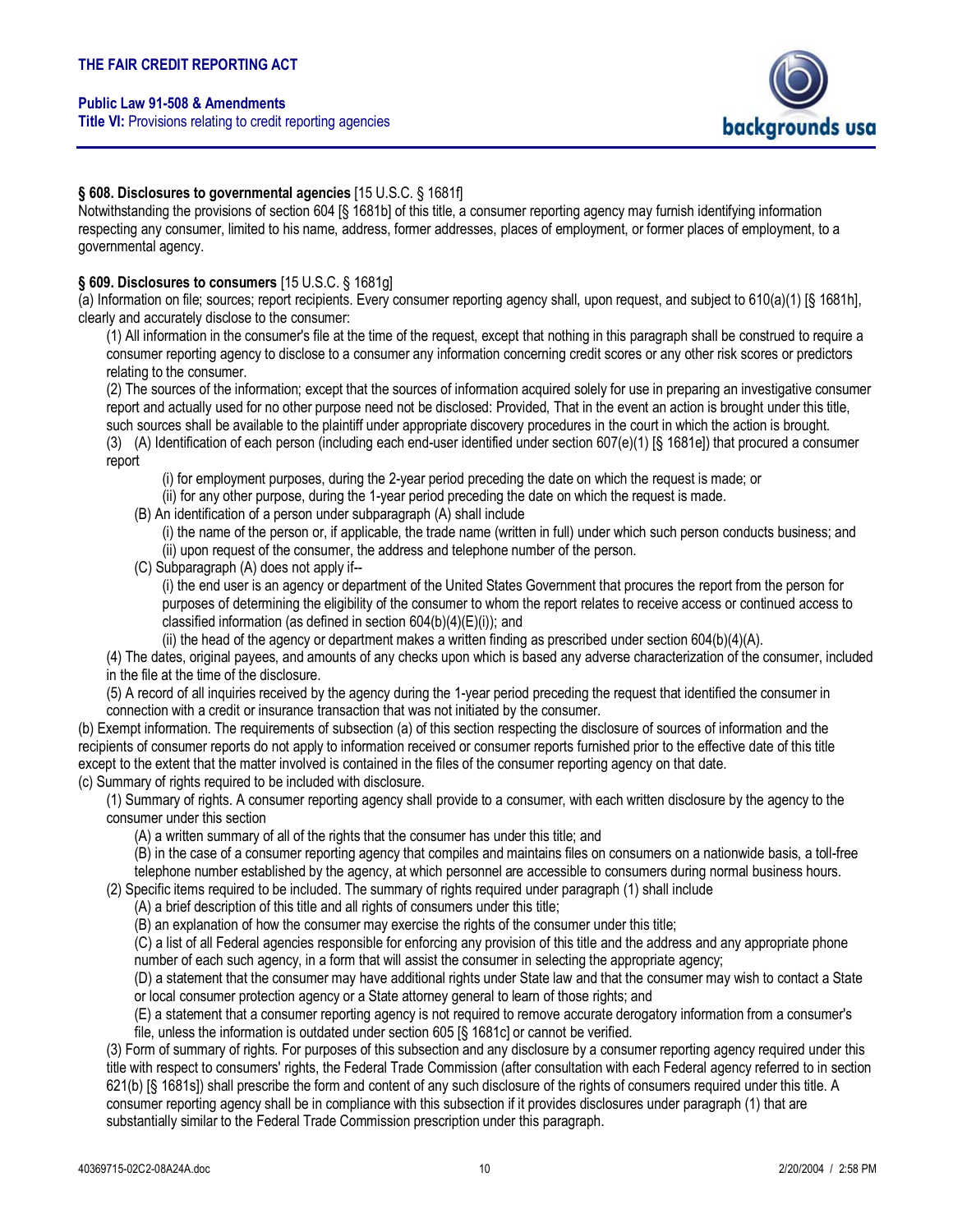backarounds usa

(4) Effectiveness. No disclosures shall be required under this subsection until the date on which the Federal Trade Commission prescribes the form and content of such disclosures under paragraph (3).

#### **ß 610. Conditions and form of disclosure to consumers** [15 U.S.C. ß 1681h]

(a) In general.

(1) Proper identification. A consumer reporting agency shall require, as a condition of making the disclosures required under section 609 [ß 1681g], that the consumer furnish proper identification.

(2) Disclosure in writing. Except as provided in subsection (b), the disclosures required to be made under section 609 [ß 1681g] shall be provided under that section in writing.

- (b) Other forms of disclosure.
	- (1) In general. If authorized by a consumer, a consumer reporting agency may make the disclosures required under 609 [ß 1681g]
		- (A) other than in writing; and (B) in such form as may be
			- (i) specified by the consumer in accordance with paragraph (2); and
			- (ii) available from the agency.
	- (2) Form. A consumer may specify pursuant to paragraph (1) that disclosures under section 609 [ß 1681g] shall be made

(A) in person, upon the appearance of the consumer at the place of business of the consumer reporting agency where disclosures are regularly provided, during normal business hours, and on reasonable notice;

- (B) by telephone, if the consumer has made a written request for disclosure by telephone;
- (C) by electronic means, if available from the agency; or
- (D) by any other reasonable means that is available from the agency.

(c) Trained personnel. Any consumer reporting agency shall provide trained personnel to explain to the consumer any information furnished to him pursuant to section 609 [ß 1681g] of this title.

(d) Persons accompanying consumer. The consumer shall be permitted to be accompanied by one other person of his choosing, who shall furnish reasonable identification. A consumer reporting agency may require the consumer to furnish a written statement granting permission to the consumer reporting agency to discuss the consumer's file in such person's presence.

(e) Limitation of liability. Except as provided in sections 616 and 617 [ßß 1681n and 1681o] of this title, no consumer may bring any action or proceeding in the nature of defamation, invasion of privacy, or negligence with respect to the reporting of information against any consumer reporting agency, any user of information, or any person who furnishes information to a consumer reporting agency, based on information disclosed pursuant to section 609, 610, or 615 [ßß 1681g, 1681h, or 1681m] of this title or based on information disclosed by a user of a consumer report to or for a consumer against whom the user has taken adverse action, based in whole or in part on the report, except as to false information furnished with malice or willful intent to injure such consumer.

#### **ß 611. Procedure in case of disputed accuracy** [15 U.S.C. ß 1681i]

(a) Reinvestigations of disputed information.

(1) Reinvestigation required.

(A) In general. If the completeness or accuracy of any item of information contained in a consumer's file at a consumer reporting agency is disputed by the consumer and the consumer notifies the agency directly of such dispute, the agency shall reinvestigate free of charge and record the current status of the disputed information, or delete the item from the file in accordance with paragraph (5), before the end of the 30-day period beginning on the date on which the agency receives the notice of the dispute from the consumer.

(B) Extension of period to reinvestigate. Except as provided in subparagraph (C), the 30-day period described in subparagraph (A) may be extended for not more than 15 additional days if the consumer reporting agency receives information from the consumer during that 30-day period that is relevant to the reinvestigation.

(C) Limitations on extension of period to reinvestigate. Subparagraph (B) shall not apply to any reinvestigation in which, during the 30-day period described in subparagraph (A), the information that is the subject of the reinvestigation is found to be inaccurate or incomplete or the consumer reporting agency determines that the information cannot be verified.

(2) Prompt notice of dispute to furnisher of information.

(A) In general. Before the expiration of the 5-business-day period beginning on the date on which a consumer reporting agency receives notice of a dispute from any consumer in accordance with paragraph (1), the agency shall provide notification of the dispute to any person who provided any item of information in dispute, at the address and in the manner established with the person. The notice shall include all relevant information regarding the dispute that the agency has received from the consumer. (B) Provision of other information from consumer. The consumer reporting agency shall promptly provide to the person who provided the information in dispute all relevant information regarding the dispute that is received by the agency from the consumer after the period referred to in subparagraph (A) and before the end of the period referred to in paragraph (1)(A).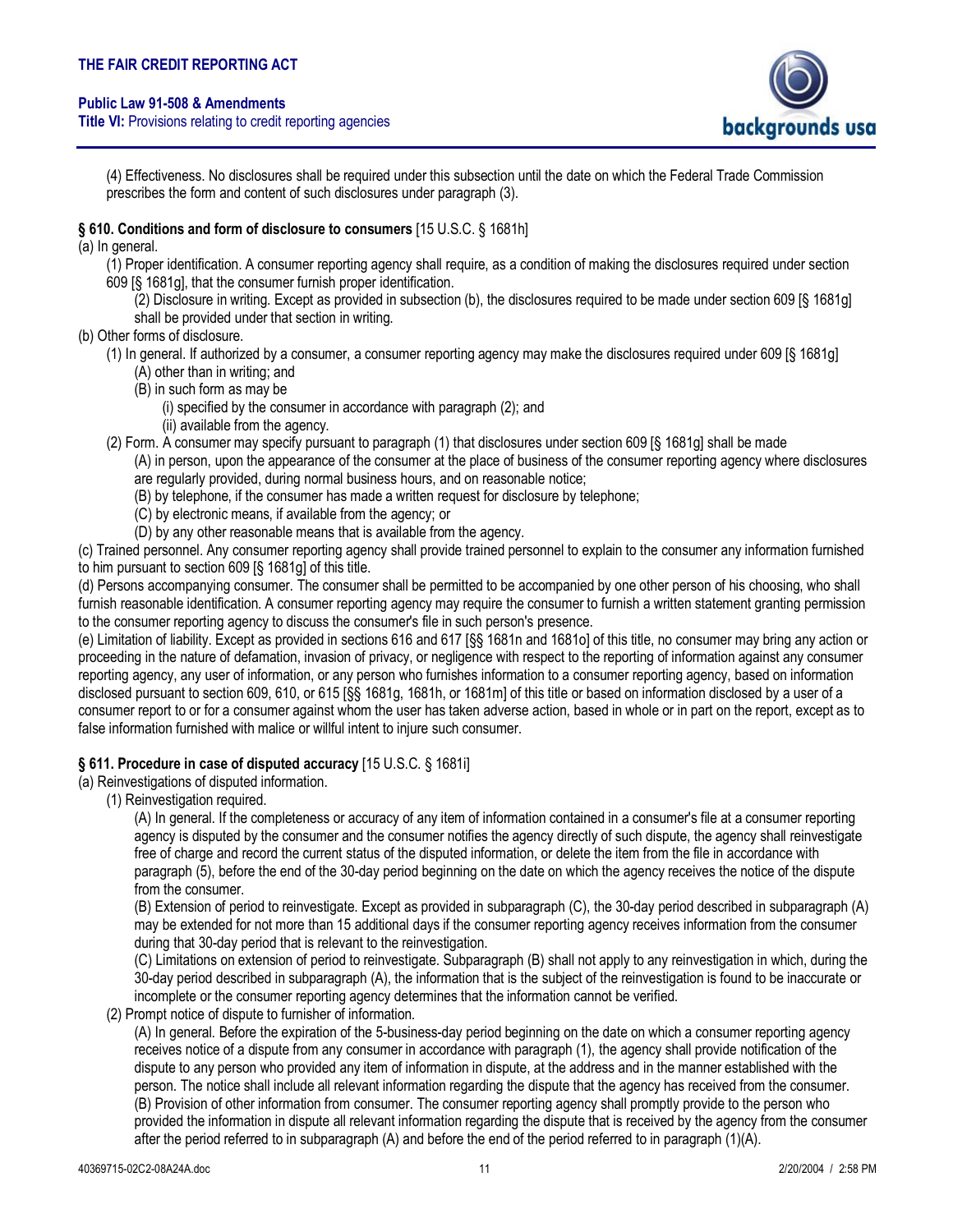**Title VI:** Provisions relating to credit reporting agencies



(3) Determination that dispute is frivolous or irrelevant.

(A) In general. Notwithstanding paragraph (1), a consumer reporting agency may terminate a reinvestigation of information disputed by a consumer under that paragraph if the agency reasonably determines that the dispute by the consumer is frivolous or irrelevant, including by reason of a failure by a consumer to provide sufficient information to investigate the disputed information. (B) Notice of determination. Upon making any determination in accordance with subparagraph (A) that a dispute is frivolous or irrelevant, a consumer reporting agency shall notify the consumer of such determination not later than 5 business days after making such determination, by mail or, if authorized by the consumer for that purpose, by any other means available to the agency. (C) Contents of notice. A notice under subparagraph (B) shall include

(i) the reasons for the determination under subparagraph (A); and

(ii) identification of any information required to investigate the disputed information, which may consist of a standardized form describing the general nature of such information.

(4) Consideration of consumer information. In conducting any reinvestigation under paragraph (1) with respect to disputed information in the file of any consumer, the consumer reporting agency shall review and consider all relevant information submitted by the consumer in the period described in paragraph (1)(A) with respect to such disputed information.

(5) Treatment of inaccurate or unverifiable information.

(A) In general. If, after any reinvestigation under paragraph (1) of any information disputed by a consumer, an item of the information is found to be inaccurate or incomplete or cannot be verified, the consumer reporting agency shall promptly delete that item of information from the consumer's file or modify that item of information, as appropriate, based on the results of the reinvestigation.

(B) Requirements relating to reinsertion of previously deleted material.

(i) Certification of accuracy of information. If any information is deleted from a consumer's file pursuant to subparagraph (A), the information may not be reinserted in the file by the consumer reporting agency unless the person who furnishes the information certifies that the information is complete and accurate.

(ii) Notice to consumer. If any information that has been deleted from a consumer's file pursuant to subparagraph (A) is reinserted in the file, the consumer reporting agency shall notify the consumer of the reinsertion in writing not later than 5 business days after the reinsertion or, if authorized by the consumer for that purpose, by any other means available to the agency.

(iii) Additional information. As part of, or in addition to, the notice under clause (ii), a consumer reporting agency shall provide to a consumer in writing not later than 5 business days after the date of the reinsertion

(I) a statement that the disputed information has been reinserted;

(II) the business name and address of any furnisher of information contacted and the telephone number of such furnisher, if reasonably available, or of any furnisher of information that contacted the consumer reporting agency, in connection with the reinsertion of such information; and

(III) a notice that the consumer has the right to add a statement to the consumer's file disputing the accuracy or completeness of the disputed information.

(C) Procedures to prevent reappearance. A consumer reporting agency shall maintain reasonable procedures designed to prevent the reappearance in a consumer's file, and in consumer reports on the consumer, of information that is deleted pursuant to this paragraph (other than information that is reinserted in accordance with subparagraph (B)(i)).

D) Automated reinvestigation system. Any consumer reporting agency that compiles and maintains files on consumers on a nationwide basis shall implement an automated system through which furnishers of information to that consumer reporting agency may report the results of a reinvestigation that finds incomplete or inaccurate information in a consumer's file to other such consumer reporting agencies.

(6) Notice of results of reinvestigation.

(A) In general. A consumer reporting agency shall provide written notice to a consumer of the results of a reinvestigation under this subsection not later than 5 business days after the completion of the reinvestigation, by mail or, if authorized by the consumer for that purpose, by other means available to the agency.

(B) Contents. As part of, or in addition to, the notice under subparagraph (A), a consumer reporting agency shall provide to a consumer in writing before the expiration of the 5-day period referred to in subparagraph (A)

(i) a statement that the reinvestigation is completed;

(ii) a consumer report that is based upon the consumer's file as that file is revised as a result of the reinvestigation; (iii) a notice that, if requested by the consumer, a description of the procedure used to determine the accuracy and completeness of the information shall be provided to the consumer by the agency, including the business name and address of any furnisher of information contacted in connection with such information and the telephone number of such furnisher, if reasonably available;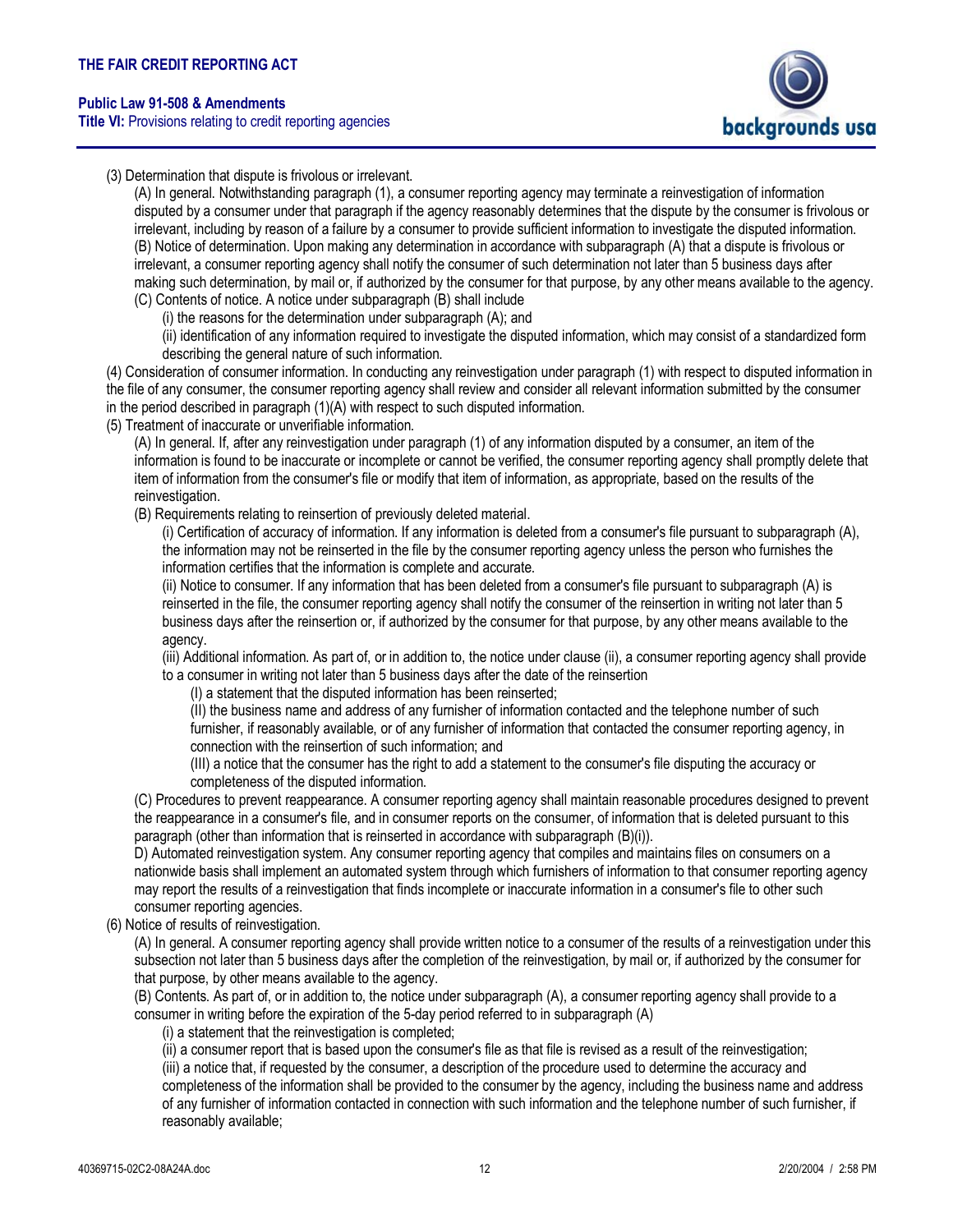

(iv) a notice that the consumer has the right to add a statement to the consumer's file disputing the accuracy or completeness of the information; and

(v) a notice that the consumer has the right to request under subsection (d) that the consumer reporting agency furnish notifications under that subsection.

(7) Description of reinvestigation procedure. A consumer reporting agency shall provide to a consumer a description referred to in paragraph (6)(B)(iii) by not later than 15 days after receiving a request from the consumer for that description.

(8) Expedited dispute resolution. If a dispute regarding an item of information in a consumer's file at a consumer reporting agency is resolved in accordance with paragraph (5)(A) by the deletion of the disputed information by not later than 3 business days after the date on which the agency receives notice of the dispute from the consumer in accordance with paragraph (1)(A), then the agency shall not be required to comply with paragraphs (2), (6), and (7) with respect to that dispute if the agency

(A) provides prompt notice of the deletion to the consumer by telephone;

(B) includes in that notice, or in a written notice that accompanies a confirmation and consumer report provided in accordance with subparagraph (C), a statement of the consumer's right to request under subsection (d) that the agency furnish notifications under that subsection; and

(C) provides written confirmation of the deletion and a copy of a consumer report on the consumer that is based on the consumer's file after the deletion, not later than 5 business days after making the deletion.

(b) Statement of dispute. If the reinvestigation does not resolve the dispute, the consumer may file a brief statement setting forth the nature of the dispute. The consumer reporting agency may limit such statements to not more than one hundred words if it provides the consumer with assistance in writing a clear summary of the dispute.

(c) Notification of consumer dispute in subsequent consumer reports. Whenever a statement of a dispute is filed, unless there is reasonable grounds to believe that it is frivolous or irrelevant, the consumer reporting agency shall, in any subsequent consumer report containing the information in question, clearly note that it is disputed by the consumer and provide either the consumer's statement or a clear and accurate codification or summary thereof.

(d) Notification of deletion of disputed information. Following any deletion of information which is found to be inaccurate or whose accuracy can no longer be verified or any notation as to disputed information, the consumer reporting agency shall, at the request of the consumer, furnish notification that the item has been deleted or the statement, codification or summary pursuant to subsection (b) or (c) of this section to any person specifically designated by the consumer who has within two years prior thereto received a consumer report for employment purposes, or within six months prior thereto received a consumer report for any other purpose, which contained the deleted or disputed information.

#### **ß 612. Charges for certain disclosures** [15 U.S.C. ß 1681j]

(a) Reasonable charges allowed for certain disclosures.

(1) In general. Except as provided in subsections (b), (c), and (d), a consumer reporting agency may impose a reasonable charge on a consumer

(A) for making a disclosure to the consumer pursuant to section 609 [ß 1681g], which charge

(i) shall not exceed  $$8:3$  and

(ii) shall be indicated to the consumer before making the disclosure; and

(B) for furnishing, pursuant to 611(d) [ß 1681i], following a reinvestigation under section 611(a) [ß 1681i], a statement, codification, or summary to a person designated by the consumer under that section after the 30-day period beginning on the date of notification of the consumer under paragraph (6) or (8) of section 611(a) [ß 1681i] with respect to the reinvestigation, which charge

(i) shall not exceed the charge that the agency would impose on each designated recipient for a consumer report; and

(ii) shall be indicated to the consumer before furnishing such information.

(2) Modification of amount. The Federal Trade Commission shall increase the amount referred to in paragraph (1)(A)(I) on January 1 of each year, based proportionally on changes in the Consumer Price Index, with fractional changes rounded to the nearest fifty cents. (b) Free disclosure after adverse notice to consumer. Each consumer reporting agency that maintains a file on a consumer shall make all disclosures pursuant to section 609 [ß 1681g] without charge to the consumer if, not later than 60 days after receipt by such consumer of a notification pursuant to section 615 [ß 1681m], or of a notification from a debt collection agency affiliated with that consumer reporting agency stating that the consumer's credit rating may be or has been adversely affected, the consumer makes a request under section 609 [ß 1681g]. (c) Free disclosure under certain other circumstances. Upon the request of the consumer, a consumer reporting agency shall make all disclosures pursuant to section 609 [ß 1681g] once during any 12-month period without charge to that consumer if the consumer certifies in writing that the consumer

(1) is unemployed and intends to apply for employment in the 60-day period beginning on the date on which the certification is made;

(2) is a recipient of public welfare assistance; or

(3) has reason to believe that the file on the consumer at the agency contains inaccurate information due to fraud.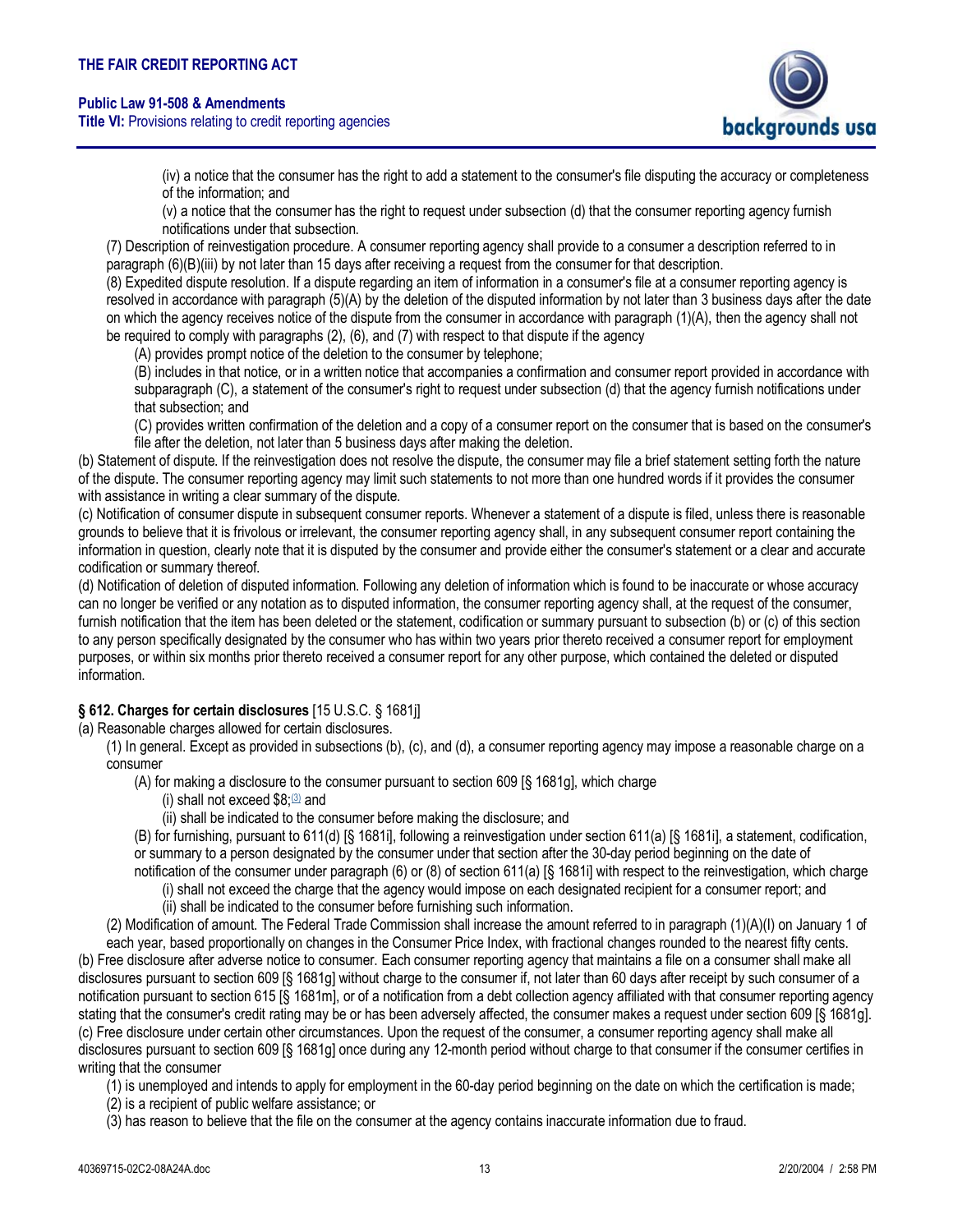

(d) Other charges prohibited. A consumer reporting agency shall not impose any charge on a consumer for providing any notification required by this title or making any disclosure required by this title, except as authorized by subsection (a).

#### **ß 613. Public record information for employment purposes** [15 U.S.C. ß 1681k]

(a) In general. A consumer reporting agency which furnishes a consumer report for employment purposes and which for that purpose compiles and reports items of information on consumers which are matters of public record and are likely to have an adverse effect upon a consumer's ability to obtain employment shall

(1) at the time such public record information is reported to the user of such consumer report, notify the consumer of the fact that public record information is being reported by the consumer reporting agency, together with the name and address of the person to whom such information is being reported; or

(2) maintain strict procedures designed to insure that whenever public record information which is likely to have an adverse effect on a consumer's ability to obtain employment is reported it is complete and up to date. For purposes of this paragraph, items of public record relating to arrests, indictments, convictions, suits, tax liens, and outstanding judgments shall be considered up to date if the current public record status of the item at the time of the report is reported.

(b) Exemption for national security investigations. Subsection (a) does not apply in the case of an agency or department of the United States Government that seeks to obtain and use a consumer report for employment purposes, if the head of the agency or department makes a written finding as prescribed under section 604(b)(4)(A).

#### **ß 614. Restrictions on investigative consumer reports** [15 U.S.C. ß 1681*l*]

Whenever a consumer reporting agency prepares an investigative consumer report, no adverse information in the consumer report (other than information which is a matter of public record) may be included in a subsequent consumer report unless such adverse information has been verified in the process of making such subsequent consumer report, or the adverse information was received within the three-month period preceding the date the subsequent report is furnished.

## **ß 615. Requirements on users of consumer reports** [15 U.S.C. ß 1681m]

(a) Duties of users taking adverse actions on the basis of information contained in consumer reports. If any person takes any adverse action with respect to any consumer that is based in whole or in part on any information contained in a consumer report, the person shall

(1) provide oral, written, or electronic notice of the adverse action to the consumer;

(2) provide to the consumer orally, in writing, or electronically

(A) the name, address, and telephone number of the consumer reporting agency (including a toll-free telephone number established by the agency if the agency compiles and maintains files on consumers on a nationwide basis) that furnished the report to the person; and

(B) a statement that the consumer reporting agency did not make the decision to take the adverse action and is unable to provide the consumer the specific reasons why the adverse action was taken; and

(3) provide to the consumer an oral, written, or electronic notice of the consumer's right

(A) to obtain, under section 612 [ß 1681j], a free copy of a consumer report on the consumer from the consumer reporting agency referred to in paragraph (2), which notice shall include an indication of the 60-day period under that section for obtaining such a copy; and

(B) to dispute, under section 611 [ß 1681i], with a consumer reporting agency the accuracy or completeness of any information in a consumer report furnished by the agency.

(b) Adverse action based on information obtained from third parties other than consumer reporting agencies.

(1) In general. Whenever credit for personal, family, or household purposes involving a consumer is denied or the charge for such credit is increased either wholly or partly because of information obtained from a person other than a consumer reporting agency bearing upon the consumer's credit worthiness, credit standing, credit capacity, character, general reputation, personal characteristics, or mode of living, the user of such information shall, within a reasonable period of time, upon the consumer's written request for the reasons for such adverse action received within sixty days after learning of such adverse action, disclose the nature of the information to the consumer. The user of such information shall clearly and accurately disclose to the consumer his right to make such written request at the time such adverse action is communicated to the consumer.

(2) Duties of person taking certain actions based on information provided by affiliate.

(A) Duties, generally. If a person takes an action described in subparagraph (B) with respect to a consumer, based in whole or in part on information described in subparagraph (C), the person shall

(i) notify the consumer of the action, including a statement that the consumer may obtain the information in accordance with clause (ii); and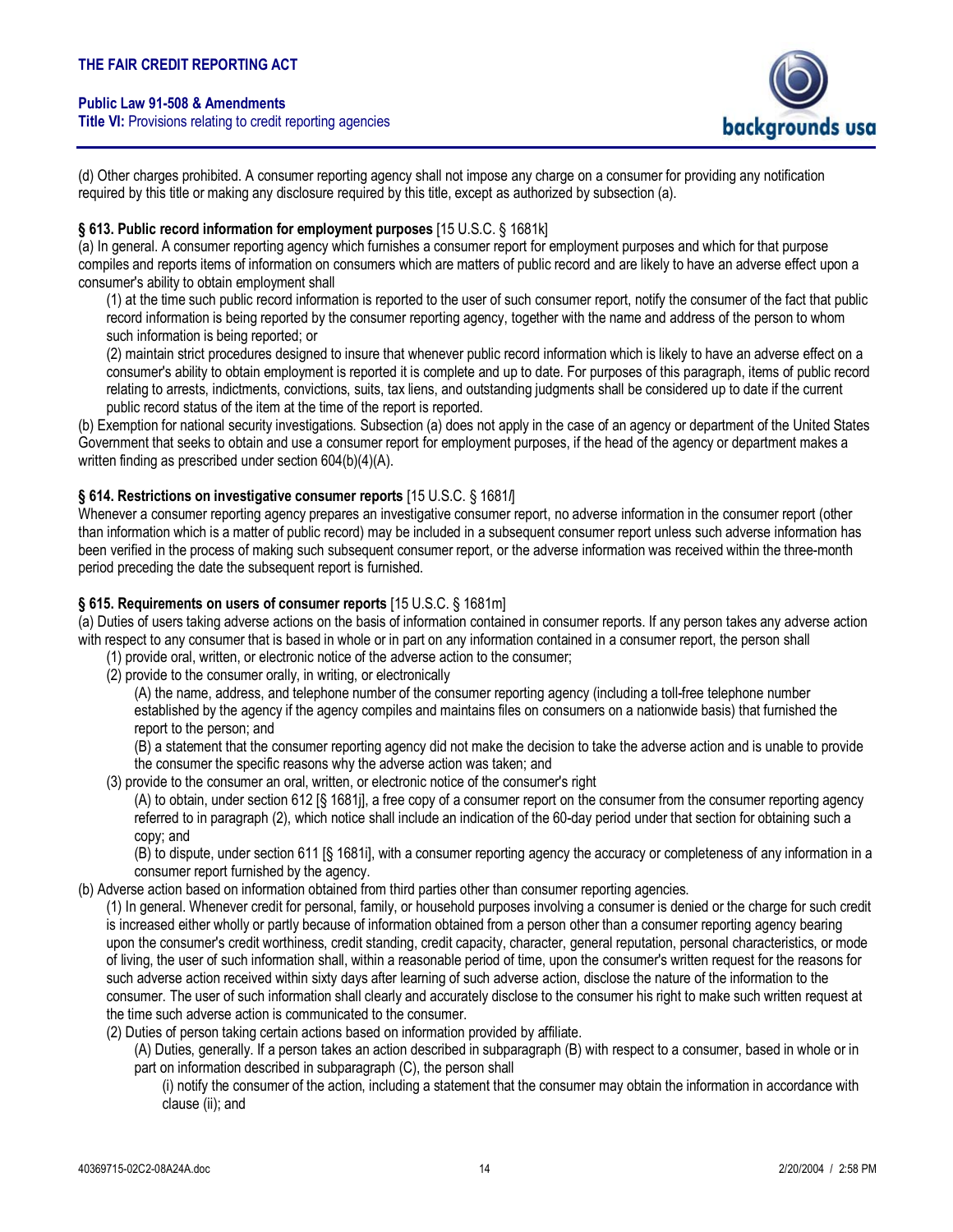**Title VI:** Provisions relating to credit reporting agencies



(ii) upon a written request from the consumer received within 60 days after transmittal of the notice required by clause (I), disclose to the consumer the nature of the information upon which the action is based by not later than 30 days after receipt of the request.

(B) Action described. An action referred to in subparagraph (A) is an adverse action described in section 603(k)(1)(A) [ß 1681a], taken in connection with a transaction initiated by the consumer, or any adverse action described in clause (i) or (ii) of section 603(k)(1)(B) [ß 1681a].

(C) Information described. Information referred to in subparagraph (A)

(i) except as provided in clause (ii), is information that

(I) is furnished to the person taking the action by a person related by common ownership or affiliated by common corporate control to the person taking the action; and

(II) bears on the credit worthiness, credit standing, credit capacity, character, general reputation, personal characteristics, or mode of living of the consumer; and

(ii) does not include

(I) information solely as to transactions or experiences between the consumer and the person furnishing the information; or

(II) information in a consumer report.

(c) Reasonable procedures to assure compliance. No person shall be held liable for any violation of this section if he shows by a preponderance of the evidence that at the time of the alleged violation he maintained reasonable procedures to assure compliance with the provisions of this section.

(d) Duties of users making written credit or insurance solicitations on the basis of information contained in consumer files.

(1) In general. Any person who uses a consumer report on any consumer in connection with any credit or insurance transaction that is not initiated by the consumer, that is provided to that person under section 604(c)(1)(B) [§ 1681b], shall provide with each written solicitation made to the consumer regarding the transaction a clear and conspicuous statement that

(A) information contained in the consumer's consumer report was used in connection with the transaction;

(B) the consumer received the offer of credit or insurance because the consumer satisfied the criteria for credit worthiness or insurability under which the consumer was selected for the offer;

(C) if applicable, the credit or insurance may not be extended if, after the consumer responds to the offer, the consumer does not meet the criteria used to select the consumer for the offer or any applicable criteria bearing on credit worthiness or insurability or does not furnish any required collateral;

(D) the consumer has a right to prohibit information contained in the consumer's file with any consumer reporting agency from being used in connection with any credit or insurance transaction that is not initiated by the consumer; and

(E) the consumer may exercise the right referred to in subparagraph (D) by notifying a notification system established under section 604(e) [ß 1681b].

(2) Disclosure of address and telephone number. A statement under paragraph (1) shall include the address and toll-free telephone number of the appropriate notification system established under section 604(e) [ß 1681b].

(3) Maintaining criteria on file. A person who makes an offer of credit or insurance to a consumer under a credit or insurance transaction described in paragraph (1) shall maintain on file the criteria used to select the consumer to receive the offer, all criteria bearing on credit worthiness or insurability, as applicable, that are the basis for determining whether or not to extend credit or insurance pursuant to the offer, and any requirement for the furnishing of collateral as a condition of the extension of credit or insurance, until the expiration of the 3-year period beginning on the date on which the offer is made to the consumer.

(4) Authority of federal agencies regarding unfair or deceptive acts or practices not affected. This section is not intended to affect the authority of any Federal or State agency to enforce a prohibition against unfair or deceptive acts or practices, including the making of false or misleading statements in connection with a credit or insurance transaction that is not initiated by the consumer.

#### **ß 616. Civil liability for willful noncompliance** [15 U.S.C. ß 1681n]

(a) In general. Any person who willfully fails to comply with any requirement imposed under this title with respect to any consumer is liable to that consumer in an amount equal to the sum of

(1) (A) any actual damages sustained by the consumer as a result of the failure or damages of not less than \$100 and not more than \$1,000; or

(B) in the case of liability of a natural person for obtaining a consumer report under false pretenses or knowingly without a permissible purpose, actual damages sustained by the consumer as a result of the failure or \$1,000, whichever is greater;

(2) such amount of punitive damages as the court may allow; and

(3) in the case of any successful action to enforce any liability under this section, the costs of the action together with reasonable attorney's fees as determined by the court.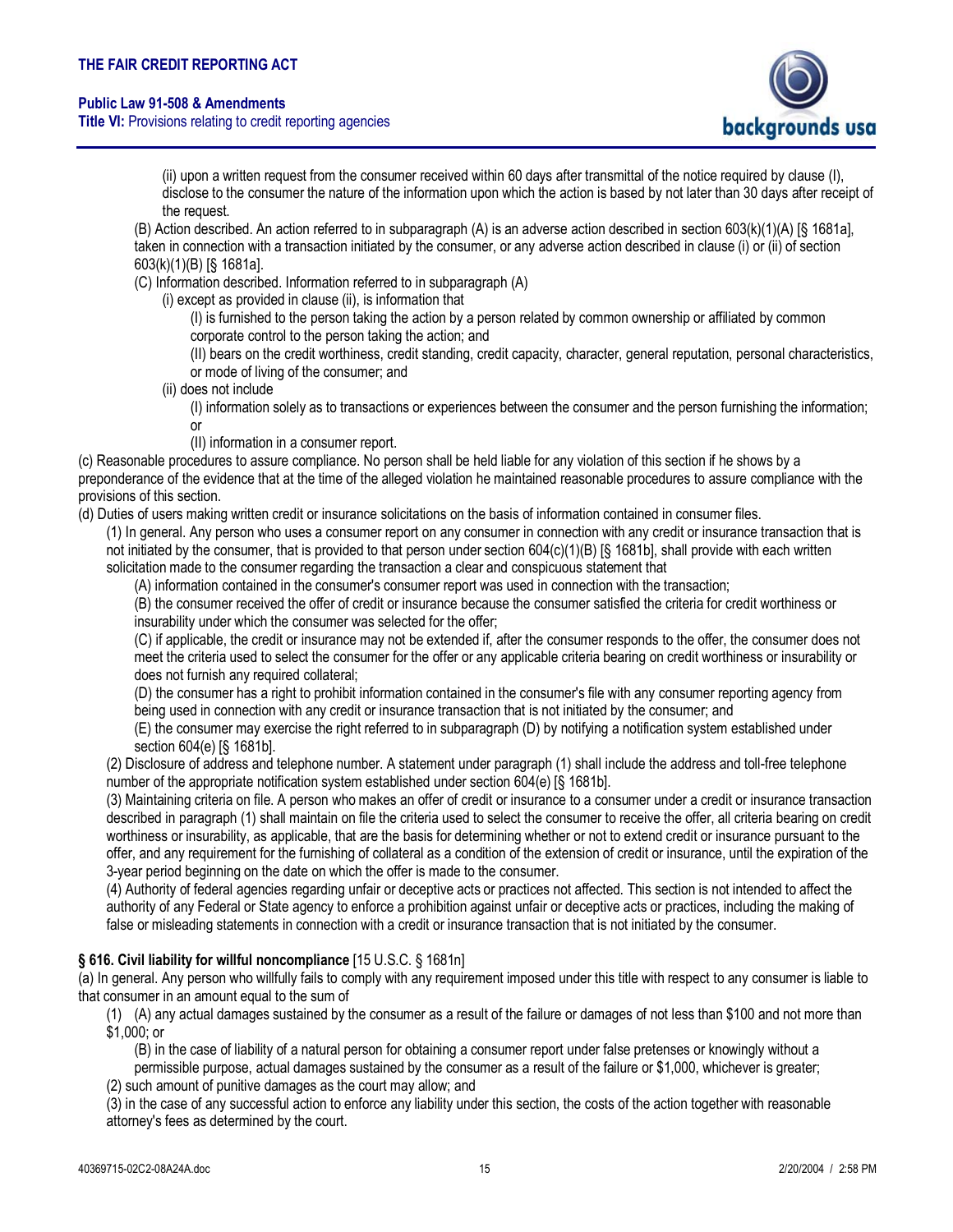backgrounds usa

**Title VI:** Provisions relating to credit reporting agencies

(b) Civil liability for knowing noncompliance. Any person who obtains a consumer report from a consumer reporting agency under false pretenses or knowingly without a permissible purpose shall be liable to the consumer reporting agency for actual damages sustained by the consumer reporting agency or \$1,000, whichever is greater.

(c) Attorney's fees. Upon a finding by the court that an unsuccessful pleading, motion, or other paper filed in connection with an action under this section was filed in bad faith or for purposes of harassment, the court shall award to the prevailing party attorney's fees reasonable in relation to the work expended in responding to the pleading, motion, or other paper.

# **ß 617. Civil liability for negligent noncompliance** [15 U.S.C. ß 1681o]

(a) In general. Any person who is negligent in failing to comply with any requirement imposed under this title with respect to any consumer is liable to that consumer in an amount equal to the sum of

- (1) any actual damages sustained by the consumer as a result of the failure;
- (2) in the case of any successful action to enforce any liability under this section, the costs of the action together with reasonable attorney's fees as determined by the court.

(b) Attorney's fees. On a finding by the court that an unsuccessful pleading, motion, or other paper filed in connection with an action under this section was filed in bad faith or for purposes of harassment, the court shall award to the prevailing party attorney's fees reasonable in relation to the work expended in responding to the pleading, motion, or other paper.

# **ß 618. Jurisdiction of courts; limitation of actions** [15 U.S.C. ß 1681p]

An action to enforce any liability created under this title may be brought in any appropriate United States district court without regard to the amount in controversy, or in any other court of competent jurisdiction, within two years from the date on which the liability arises, except that where a defendant has materially and willfully misrepresented any information required under this title to be disclosed to an individual and the information so misrepresented is material to the establishment of the defendant's liability to that individual under this title, the action may be brought at any time within two years after discovery by the individual of the misrepresentation.

# **ß 619. Obtaining information under false pretenses** [15 U.S.C. ß 1681q]

Any person who knowingly and willfully obtains information on a consumer from a consumer reporting agency under false pretenses shall be fined under title 18, United States Code, imprisoned for not more than 2 years, or both.

# **ß 620. Unauthorized disclosures by officers or employees** [15 U.S.C. ß 1681r]

Any officer or employee of a consumer reporting agency who knowingly and willfully provides information concerning an individual from the agency's files to a person not authorized to receive that information shall be fined under title 18, United States Code, imprisoned for not more than 2 years, or both.

#### **ß 621. Administrative enforcement** [15 U.S.C. ß 1681s]

(a) (1) Enforcement by Federal Trade Commission. Compliance with the requirements imposed under this title shall be enforced under the Federal Trade Commission Act [15 U.S.C. ßß 41 et seq.] by the Federal Trade Commission with respect to consumer reporting agencies and all other persons subject thereto, except to the extent that enforcement of the requirements imposed under this title is specifically committed to some other government agency under subsection (b) hereof. For the purpose of the exercise by the Federal Trade Commission of its functions and powers under the Federal Trade Commission Act, a violation of any requirement or prohibition imposed under this title shall constitute an unfair or deceptive act or practice in commerce in violation of section 5(a) of the Federal Trade Commission Act [15 U.S.C. ß 45(a)] and shall be subject to enforcement by the Federal Trade Commission under section 5(b) thereof [15 U.S.C. ß 45(b)] with respect to any consumer reporting agency or person subject to enforcement by the Federal Trade Commission pursuant to this subsection, irrespective of whether that person is engaged in commerce or meets any other jurisdictional tests in the Federal Trade Commission Act. The Federal Trade Commission shall have such procedural, investigative, and enforcement powers, including the power to issue procedural rules in enforcing compliance with the requirements imposed under this title and to require the filing of reports, the production of documents, and the appearance of witnesses as though the applicable terms and conditions of the Federal Trade Commission Act were part of this title. Any person violating any of the provisions of this title shall be subject to the penalties and entitled to the privileges and immunities provided in the Federal Trade Commission Act as though the applicable terms and provisions thereof were part of this title.

(2) (A) In the event of a knowing violation, which constitutes a pattern or practice of violations of this title, the Commission may commence a civil action to recover a civil penalty in a district court of the United States against any person that violates this title. In such action, such person shall be liable for a civil penalty of not more than \$2,500 per violation.

(B) In determining the amount of a civil penalty under subparagraph (A), the court shall take into account the degree of culpability, any history of prior such conduct, ability to pay, effect on ability to continue to do business, and such other matters as justice may require.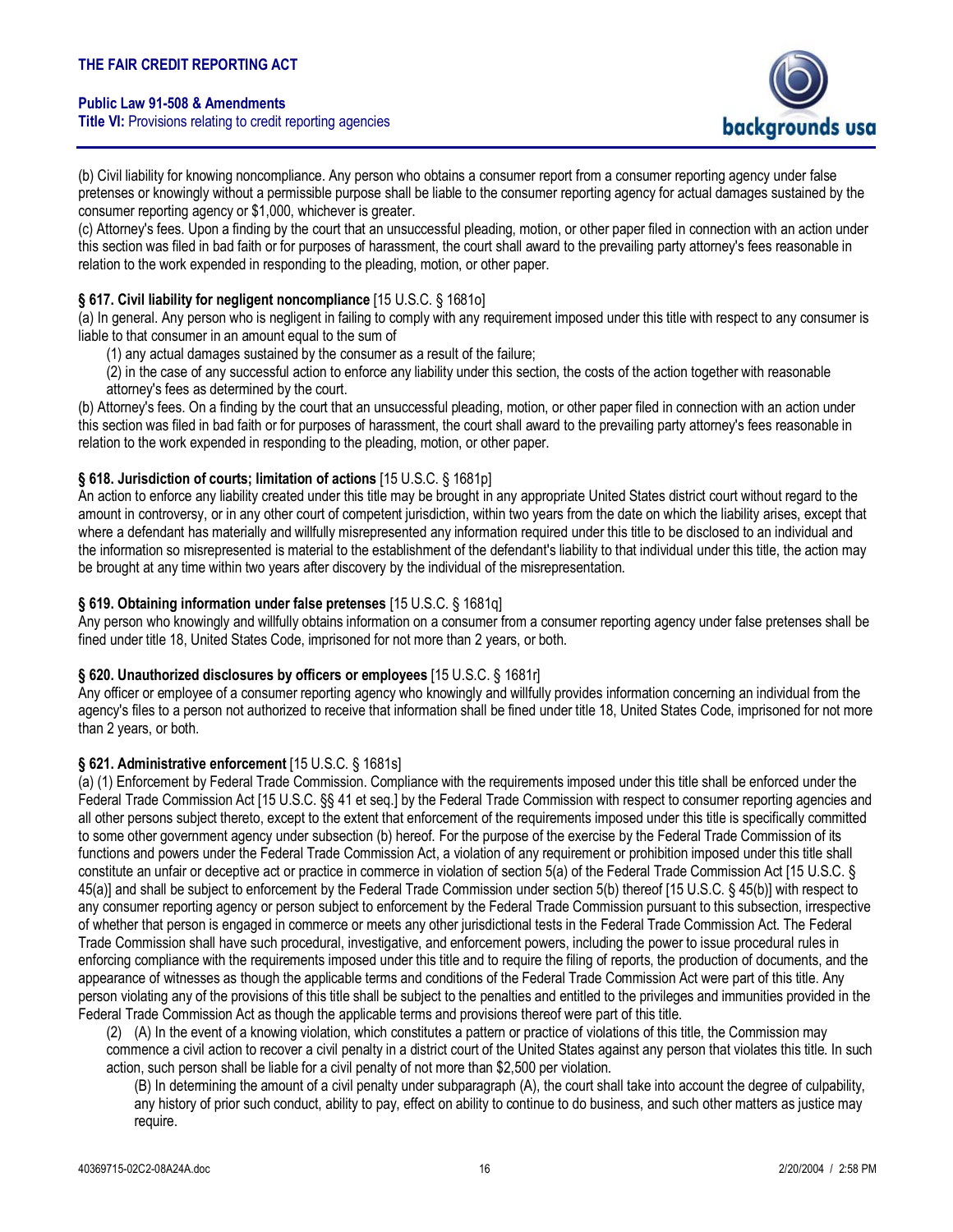

(3) Notwithstanding paragraph (2), a court may not impose any civil penalty on a person for a violation of section 623(a)(1) [ß 1681s-2] unless the person has been enjoined from committing the violation, or ordered not to commit the violation, in an action or proceeding brought by or on behalf of the Federal Trade Commission, and has violated the injunction or order, and the court may not impose any civil penalty for any violation occurring before the date of the violation of the injunction or order.

(b) Enforcement by other agencies. Compliance with the requirements imposed under this title with respect to consumer reporting agencies, persons who use consumer reports from such agencies, persons who furnish information to such agencies, and users of information that are subject to subsection (d) of section 615 [ß 1681m] shall be enforced under

(1) section 8 of the Federal Deposit Insurance Act [12 U.S.C. ß 1818], in the case of

(A) national banks, and Federal branches and Federal agencies of foreign banks, by the Office of the Comptroller of the Currency; (B) member banks of the Federal Reserve System (other than national banks), branches and agencies of foreign banks (other than Federal branches, Federal agencies, and insured State branches of foreign banks), commercial lending companies owned or controlled by foreign banks, and organizations operating under section 25 or 25(a) [25A] of the Federal Reserve Act [12 U.S.C. ßß 601 et seq., ßß 611 et seq], by the Board of Governors of the Federal Reserve System; and

(C) banks insured by the Federal Deposit Insurance Corporation (other than members of the Federal Reserve System) and insured State branches of foreign banks, by the Board of Directors of the Federal Deposit Insurance Corporation;

(2) section 8 of the Federal Deposit Insurance Act [12 U.S.C. ß 1818], by the Director of the Office of Thrift Supervision, in the case of a savings association the deposits of which are insured by the Federal Deposit Insurance Corporation;

(3) the Federal Credit Union Act [12 U.S.C. ßß 1751 et seq.], by the Administrator of the National Credit Union Administration [National Credit Union Administration Board] with respect to any Federal credit union;

(4) subtitle IV of title 49 [49 U.S.C. ßß 10101 et seq.], by the Secretary of Transportation, with respect to all carriers subject to the jurisdiction of the Surface Transportation Board;

(5) the Federal Aviation Act of 1958 [49 U.S.C. Appx §§ 1301 et seq.], by the Secretary of Transportation with respect to any air carrier or foreign air carrier subject to that Act [49 U.S.C. Appx ßß 1301 et seq.]; and

(6) the Packers and Stockyards Act, 1921 [7 U.S.C. ßß 181 et seq.] (except as provided in section 406 of that Act [7 U.S.C. ßß 226 and 227]), by the Secretary of Agriculture with respect to any activities subject to that Act.

The terms used in paragraph (1) that are not defined in this title or otherwise defined in section 3(s) of the Federal Deposit Insurance Act (12 U.S.C. ß1813(s)) shall have the meaning given to them in section 1(b) of the International Banking Act of 1978 (12 U.S.C. ß 3101). (c) State action for violations.

(1) Authority of states. In addition to such other remedies as are provided under State law, if the chief law enforcement officer of a State, or an official or agency designated by a State, has reason to believe that any person has violated or is violating this title, the State

(A) may bring an action to enjoin such violation in any appropriate United States district court or in any other court of competent jurisdiction;

(B) subject to paragraph (5), may bring an action on behalf of the residents of the State to recover

(i) damages for which the person is liable to such residents under sections 616 and 617 [ßß 1681n and 1681o] as a result of the violation;

(ii) in the case of a violation of section 623(a)  $\S$  1681s-2], damages for which the person would, but for section 623(c)  $\S$ 1681s-2], be liable to such residents as a result of the violation; or

(iii) damages of not more than \$1,000 for each willful or negligent violation; and

(C) in the case of any successful action under subparagraph (A) or (B), shall be awarded the costs of the action and reasonable attorney fees as determined by the court.

(2) Rights of federal regulators. The State shall serve prior written notice of any action under paragraph (1) upon the Federal Trade Commission or the appropriate Federal regulator determined under subsection (b) and provide the Commission or appropriate Federal regulator with a copy of its complaint, except in any case in which such prior notice is not feasible, in which case the State shall serve such notice immediately upon instituting such action. The Federal Trade Commission or appropriate Federal regulator shall have the right

- (A) to intervene in the action;
- (B) upon so intervening, to be heard on all matters arising therein;
- (C) to remove the action to the appropriate United States district court; and
- (D) to file petitions for appeal.

(3) Investigatory powers. For purposes of bringing any action under this subsection, nothing in this subsection shall prevent the chief law enforcement officer, or an official or agency designated by a State, from exercising the powers conferred on the chief law enforcement officer or such official by the laws of such State to conduct investigations or to administer oaths or affirmations or to compel the attendance of witnesses or the production of documentary and other evidence.